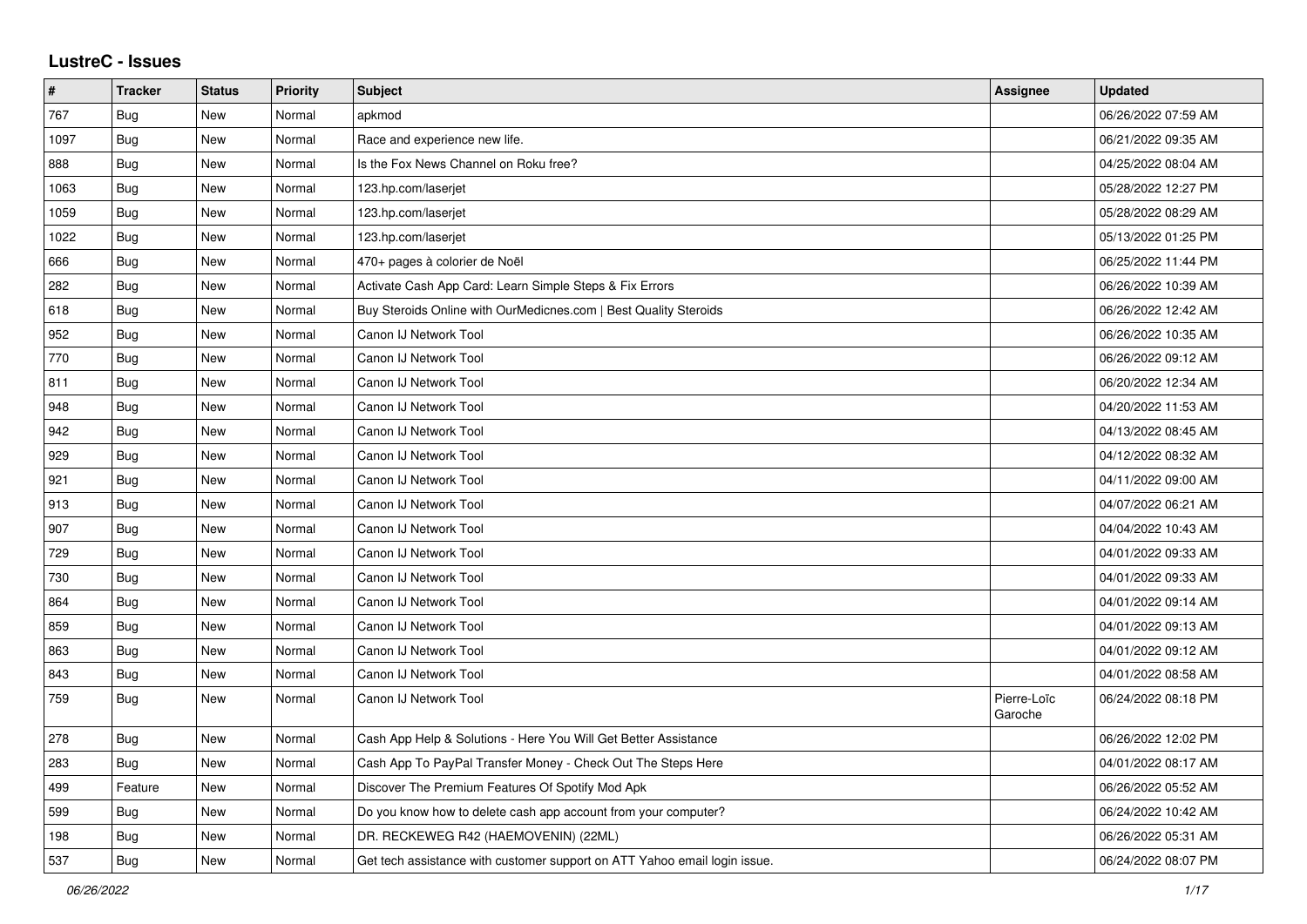| $\vert$ # | <b>Tracker</b> | <b>Status</b> | <b>Priority</b> | Subject                                                                                                                                      | <b>Assignee</b>        | <b>Updated</b>      |
|-----------|----------------|---------------|-----------------|----------------------------------------------------------------------------------------------------------------------------------------------|------------------------|---------------------|
| 839       | <b>Bug</b>     | New           | Normal          | How do I activate FOX NOW?                                                                                                                   |                        | 04/01/2022 08:58 AM |
| 841       | <b>Bug</b>     | New           | Normal          | How do I activate FOX NOW?                                                                                                                   |                        | 04/01/2022 08:58 AM |
| 823       | Feature        | New           | Normal          | How much does Disney Plus cost?                                                                                                              | Pierre-Loïc<br>Garoche | 04/01/2022 09:00 AM |
| 226       | Bug            | New           | Normal          | How to find reliable service reviews                                                                                                         | Anonymous              | 04/01/2022 08:46 AM |
| 824       | Feature        | New           | Normal          | How to watch Fox News on my Smart TV or similar devices?                                                                                     | Pierre-Loïc<br>Garoche | 04/01/2022 09:00 AM |
| 76        | Bug            | New           | Normal          | Import error: Load error: imported node real_to_int declared in a regular Lustre file. File "include/conv.lusi", line 1,<br>characters 0-64: |                        | 06/26/2022 05:52 AM |
| 941       | <b>Bug</b>     | New           | Normal          | is Disney Now and Disney Plus different?                                                                                                     |                        | 06/26/2022 12:10 PM |
| 947       | Bug            | New           | Normal          | is Disney Now and Disney Plus different?                                                                                                     |                        | 04/14/2022 09:53 AM |
| 886       | <b>Bug</b>     | New           | Normal          | Is the Fox News Channel on Roku free?                                                                                                        |                        | 04/01/2022 09:16 AM |
| 840       | Bug            | New           | Normal          | Is Tubi really free and legal?                                                                                                               |                        | 04/01/2022 08:58 AM |
| 289       | <b>Bug</b>     | New           | Normal          | Recover Yahoo Mail Forgotten Password - Explore Kanata Chinese                                                                               |                        | 06/26/2022 09:32 AM |
| 249       | <b>Bug</b>     | New           | Normal          | Steps to Activate Cash App Card in Less then 2 Minutes - Get Information                                                                     | Pierre-Loïc<br>Garoche | 06/21/2022 07:52 PM |
| 192       | Bug            | New           | Normal          | The code Caffe                                                                                                                               |                        | 05/09/2022 10:16 AM |
| 170       | Feature        | New           | Normal          | top mba colleges in bangalore                                                                                                                |                        | 06/25/2022 12:33 AM |
| 887       | Bug            | New           | Normal          | What is Plex and how it's work?                                                                                                              |                        | 04/01/2022 09:16 AM |
| 889       | <b>Bug</b>     | New           | Normal          | What is Plex and how it's work?                                                                                                              |                        | 04/01/2022 09:14 AM |
| 946       | Bug            | New           | Normal          | What is Plex and Is Plex Legal?                                                                                                              |                        | 06/26/2022 05:23 AM |
| 940       | Bug            | New           | Normal          | What is Plex and Is Plex Legal?                                                                                                              |                        | 04/20/2022 06:31 AM |
| 228       | <b>Bug</b>     | New           | Normal          | Why Does Cash App Transaction Failed? - Here Is the Answer                                                                                   |                        | 06/26/2022 05:02 AM |
| 579       | <b>Bug</b>     | New           | Normal          | YOUR CV MAKES YOUR FIRST IMPRESSION                                                                                                          | Christophe<br>Garion   | 06/25/2022 06:46 PM |
| 995       | Feature        | New           | Normal          | "ij.start canon                                                                                                                              |                        | 06/14/2022 03:27 PM |
| 1007      | <b>Bug</b>     | New           | Normal          | "ij.start canon                                                                                                                              |                        | 05/18/2022 10:40 AM |
| 1068      | <b>Bug</b>     | New           | Normal          | 123.hp.com/laserjet                                                                                                                          |                        | 05/31/2022 12:22 PM |
| 1046      | <b>Bug</b>     | New           | Normal          | 123.hp.com/laserjet                                                                                                                          |                        | 05/24/2022 10:46 AM |
| 997       | Bug            | New           | Normal          | 123.hp.com/laserjet                                                                                                                          |                        | 05/06/2022 05:33 AM |
| 193       | <b>Bug</b>     | New           | Normal          | 18% Discount on Homeopathic medicines                                                                                                        |                        | 06/26/2022 10:16 AM |
| 1126      | Bug            | New           | Normal          | 1PLSD                                                                                                                                        |                        | 06/25/2022 09:36 AM |
| 1037      | Feature        | New           | Normal          | 1p lsd                                                                                                                                       | Christophe<br>Garion   | 05/19/2022 05:25 AM |
| 807       | <b>Bug</b>     | New           | Normal          | 1v1Battle is a strategic action 'Build and shoot' game                                                                                       |                        | 04/01/2022 08:56 AM |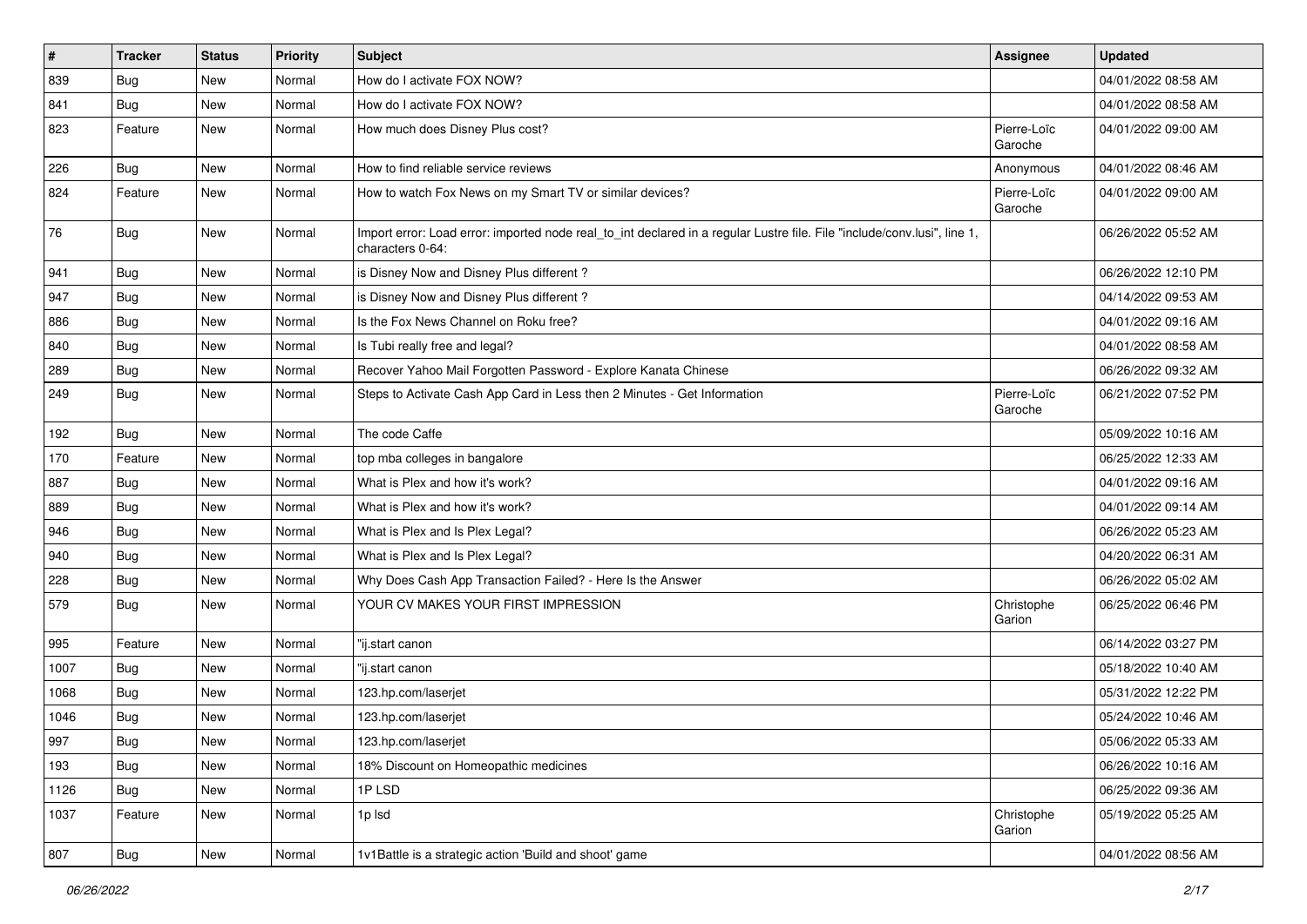| $\pmb{\sharp}$ | <b>Tracker</b> | <b>Status</b> | <b>Priority</b> | <b>Subject</b>                                                 | <b>Assignee</b>        | <b>Updated</b>      |
|----------------|----------------|---------------|-----------------|----------------------------------------------------------------|------------------------|---------------------|
| 265            | <b>Bug</b>     | New           | Normal          | 3 Faq's On Downloading To Your Apple Ipod                      |                        | 06/26/2022 11:51 AM |
| 1029           | <b>Bug</b>     | New           | Normal          | 5 Reasons Why People Love Coloring Pages?                      |                        | 05/16/2022 11:53 AM |
| 504            | Bug            | New           | Normal          | A beginner should always look for online Java assignment help! |                        | 06/26/2022 09:15 AM |
| 735            | <b>Bug</b>     | New           | Normal          | A quick fix of how to get money back from cash app stocks      |                        | 06/25/2022 02:59 PM |
| 145            | <b>Bug</b>     | New           | Normal          | abdulbaissagar                                                 |                        | 06/23/2022 10:46 PM |
| 939            | Bug            | New           | Normal          | Ability to change sound notifications                          | Christophe<br>Garion   | 05/11/2022 10:07 PM |
| 142            | Feature        | New           | Normal          | About ashimary hair                                            |                        | 06/26/2022 09:07 AM |
| 156            | <b>Bug</b>     | New           | Normal          | Access old cash app account                                    |                        | 04/01/2022 08:00 AM |
| 275            | Bug            | New           | Normal          | Activate Cash App Card With Or Without QR - Step By Step Guide | Pierre-Loïc<br>Garoche | 06/26/2022 12:33 PM |
| 230            | Bug            | <b>New</b>    | Normal          | Add Money To Cash App Card - Auto Cash Apps                    |                        | 06/26/2022 11:25 AM |
| 116            | Bug            | New           | Normal          | aertaeyg                                                       |                        | 06/26/2022 05:38 AM |
| 184            | <b>Bug</b>     | New           | Normal          | Affordable Business Writing Services                           |                        | 06/26/2022 09:46 AM |
| 122            | Bug            | New           | Normal          | <b>AFL Live Stream</b>                                         |                        | 04/01/2022 07:55 AM |
| 239            | Bug            | New           | Normal          | Algunas características más de Choices MOD APK                 |                        | 06/25/2022 10:05 AM |
| 190            | Bug            | New           | Normal          | All About Cash App Transfer Fail Problems                      |                        | 06/26/2022 10:07 AM |
| 175            | Feature        | New           | Normal          | All About Cash App Transfer Fail Problems                      |                        | 06/26/2022 07:18 AM |
| 284            | <b>Bug</b>     | New           | Normal          | All About Cash App Transfer Fail Problems                      |                        | 06/26/2022 01:07 AM |
| 286            | Bug            | New           | Normal          | All About Cash App Transfer Fail Problems                      |                        | 04/01/2022 07:49 AM |
| 251            | <b>Bug</b>     | New           | Normal          | All About Cash App Transfer Fail Problems                      | Pierre-Loïc<br>Garoche | 06/26/2022 10:47 AM |
| 911            | Bug            | New           | Normal          | Aluminum Windows & Doors                                       |                        | 04/06/2022 08:10 PM |
| 233            | Bug            | New           | Normal          | Anauthorsway.com: My User Experience                           |                        | 06/25/2022 06:28 PM |
| 660            | <b>Bug</b>     | New           | Normal          | Anchovies Nutrition Facts And Health Benefits                  |                        | 04/01/2022 09:40 AM |
| 918            | Bug            | New           | Normal          | Antivirus for IOS                                              |                        | 06/16/2022 10:36 PM |
| 760            | <b>Bug</b>     | New           | Normal          | apkmod                                                         |                        | 05/20/2022 05:32 AM |
| 1054           | <b>Bug</b>     | New           | Normal          | Apkmodule                                                      | Pierre-Loïc<br>Garoche | 05/26/2022 03:37 PM |
| 896            | Feature        | New           | Normal          | Application of North Finder in Mining Industry                 | Xavier Thirioux        | 04/01/2022 09:49 AM |
| 899            | Feature        | New           | Normal          | Application of Optical Fiber Gyroscope                         | Christophe<br>Garion   | 04/02/2022 11:23 AM |
| 519            | Bug            | New           | Normal          | Are you finding online UK Assignment writers?                  |                        | 06/26/2022 05:02 AM |
| 787            | <b>Bug</b>     | New           | Normal          | Assured Assignment Help                                        |                        | 06/25/2022 11:38 PM |
| 302            | <b>Bug</b>     | New           | Normal          | Auto Electrical Repair Services in Norcross GA                 |                        | 06/10/2022 06:30 AM |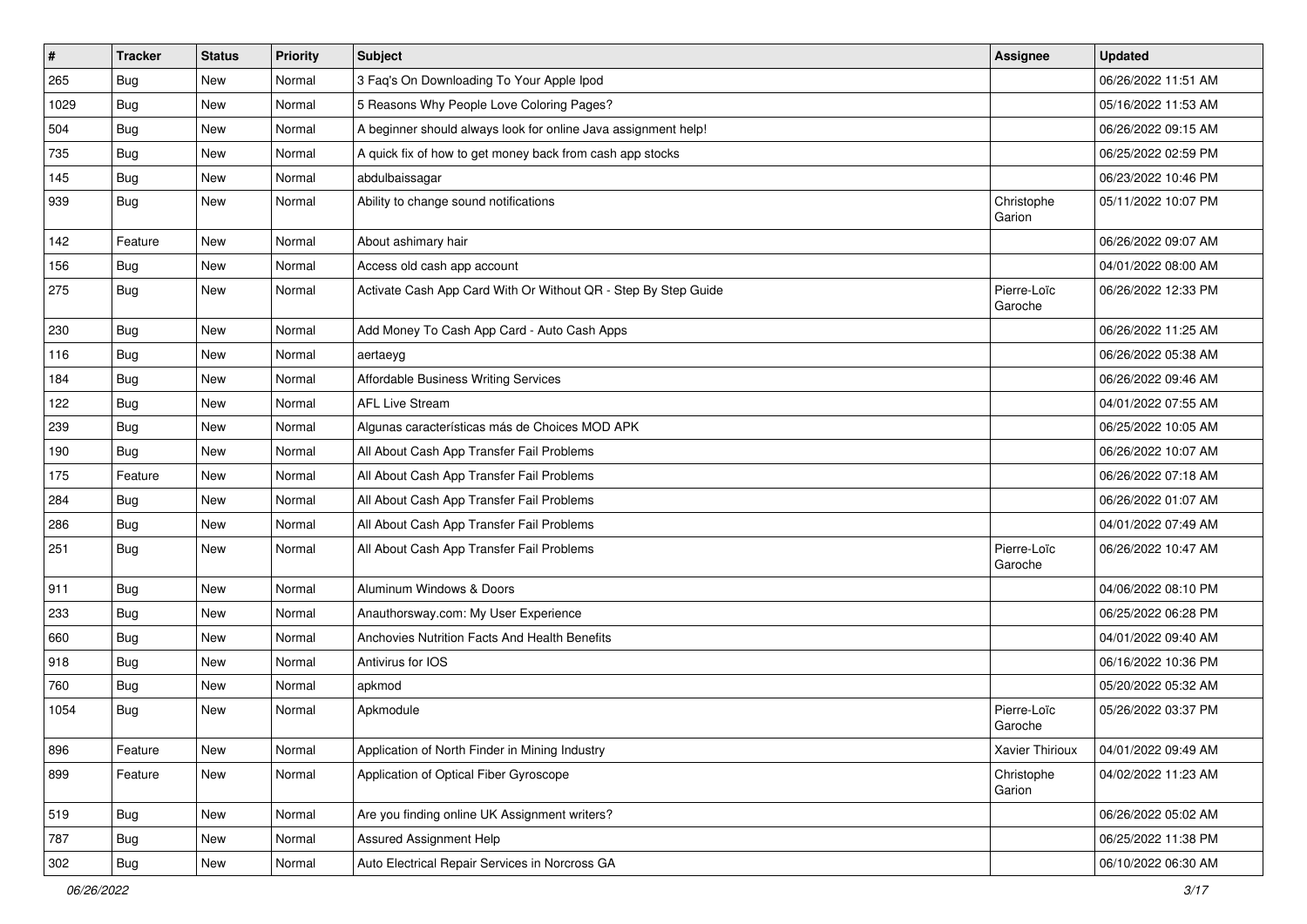| $\vert$ # | <b>Tracker</b> | <b>Status</b> | <b>Priority</b> | Subject                                                                   | Assignee               | <b>Updated</b>      |
|-----------|----------------|---------------|-----------------|---------------------------------------------------------------------------|------------------------|---------------------|
| 297       | <b>Bug</b>     | New           | Normal          | Auto Lighting Installation Services in Norcross GA                        |                        | 04/01/2022 07:21 AM |
| 396       | Bug            | New           | Normal          | Auto Transport Services in Annapolis MD                                   |                        | 04/01/2022 07:15 AM |
| 372       | Bug            | New           | Normal          | Auto Transport Services in Arlington County VA                            |                        | 06/26/2022 10:03 AM |
| 360       | <b>Bug</b>     | New           | Normal          | Auto Transport Services in Baltimore MD                                   |                        | 04/01/2022 07:13 AM |
| 378       | Bug            | New           | Normal          | Auto Transport Services in Fairfax VA                                     |                        | 04/01/2022 07:17 AM |
| 384       | Bug            | New           | Normal          | Auto Transport Services in McLean VA                                      |                        | 04/01/2022 07:17 AM |
| 402       | <b>Bug</b>     | New           | Normal          | Auto Transport Services in Potomac MD                                     |                        | 04/01/2022 07:47 AM |
| 390       | Bug            | New           | Normal          | Auto Transport Services in Sterling VA                                    |                        | 04/01/2022 07:16 AM |
| 366       | <b>Bug</b>     | New           | Normal          | Auto Transport Services in Washington DC                                  |                        | 04/01/2022 07:12 AM |
| 491       | Feature        | New           | Normal          | Automatically download and paste Reddit wallpapers into Windows           |                        | 06/26/2022 11:49 AM |
| 958       | <b>Bug</b>     | New           | Normal          | Avail Cash app support service to know Sutton bank cash app number        |                        | 06/26/2022 08:46 AM |
| 702       | <b>Bug</b>     | New           | Normal          | Avail Chime Customer Service to know How To Get Chime Bank Statement      |                        | 06/26/2022 11:41 AM |
| 731       | Bug            | <b>New</b>    | Normal          | Avail Of Cash App Customer Service If Unable To Down Cash App Mobile App? |                        | 06/25/2022 08:36 PM |
| 936       | <b>Bug</b>     | New           | Normal          | Avantages de l'extension AliTools pour faire du shopping sur Aliexpress   | Pierre-Loïc<br>Garoche | 04/12/2022 11:35 AM |
| 954       | <b>Bug</b>     | New           | Normal          | AZ Screen Recorder Mod                                                    |                        | 06/25/2022 11:24 PM |
| 191       | <b>Bug</b>     | <b>New</b>    | Normal          | <b>B2B Branding</b>                                                       |                        | 06/13/2022 12:50 AM |
| 989       | Bug            | New           | Normal          | Barewoods Wax Cigar                                                       |                        | 06/26/2022 09:19 AM |
| 146       | Bug            | New           | Normal          | bayabais                                                                  |                        | 06/26/2022 03:54 AM |
| 247       | Bug            | New           | Normal          | best 4 Channel Amp                                                        |                        | 06/24/2022 09:44 PM |
| 786       | Bug            | <b>New</b>    | Normal          | Best Assignment Help in Australia & UK                                    |                        | 06/21/2022 09:28 PM |
| 254       | Feature        | New           | Normal          | best ayurvedic treatment for psoriasis                                    |                        | 04/01/2022 08:13 AM |
| 545       | Feature        | New           | Normal          | Best Canvas Print Company                                                 |                        | 06/17/2022 08:25 PM |
| 255       | Feature        | New           | Normal          | best doctor for psoriasis                                                 |                        | 06/26/2022 11:03 AM |
| 601       | <b>Bug</b>     | New           | Normal          | Best Essay Writing Service UK                                             | Pierre-Loïc<br>Garoche | 06/26/2022 03:46 AM |
| 602       | <b>Bug</b>     | New           | Normal          | Best Essay Writing Service UK                                             | Pierre-Loïc<br>Garoche | 06/26/2022 12:16 AM |
| 879       | Feature        | New           | Normal          | Best Garage Door Repair in Massachusetts                                  |                        | 04/01/2022 09:16 AM |
| 257       | <b>Bug</b>     | New           | Normal          | Best latte machines                                                       |                        | 06/26/2022 11:07 AM |
| 586       | <b>Bug</b>     | New           | Normal          | Best Modifications For Your Mobile Phone                                  |                        | 06/26/2022 01:51 AM |
| 1050      | Feature        | New           | Normal          | Best Smart Phone Repair in Delhi                                          |                        | 05/25/2022 10:33 AM |
| 780       | <b>Bug</b>     | New           | Normal          | <b>Best Whatsapp Modified APKs</b>                                        | Pierre-Loïc<br>Garoche | 06/25/2022 06:54 AM |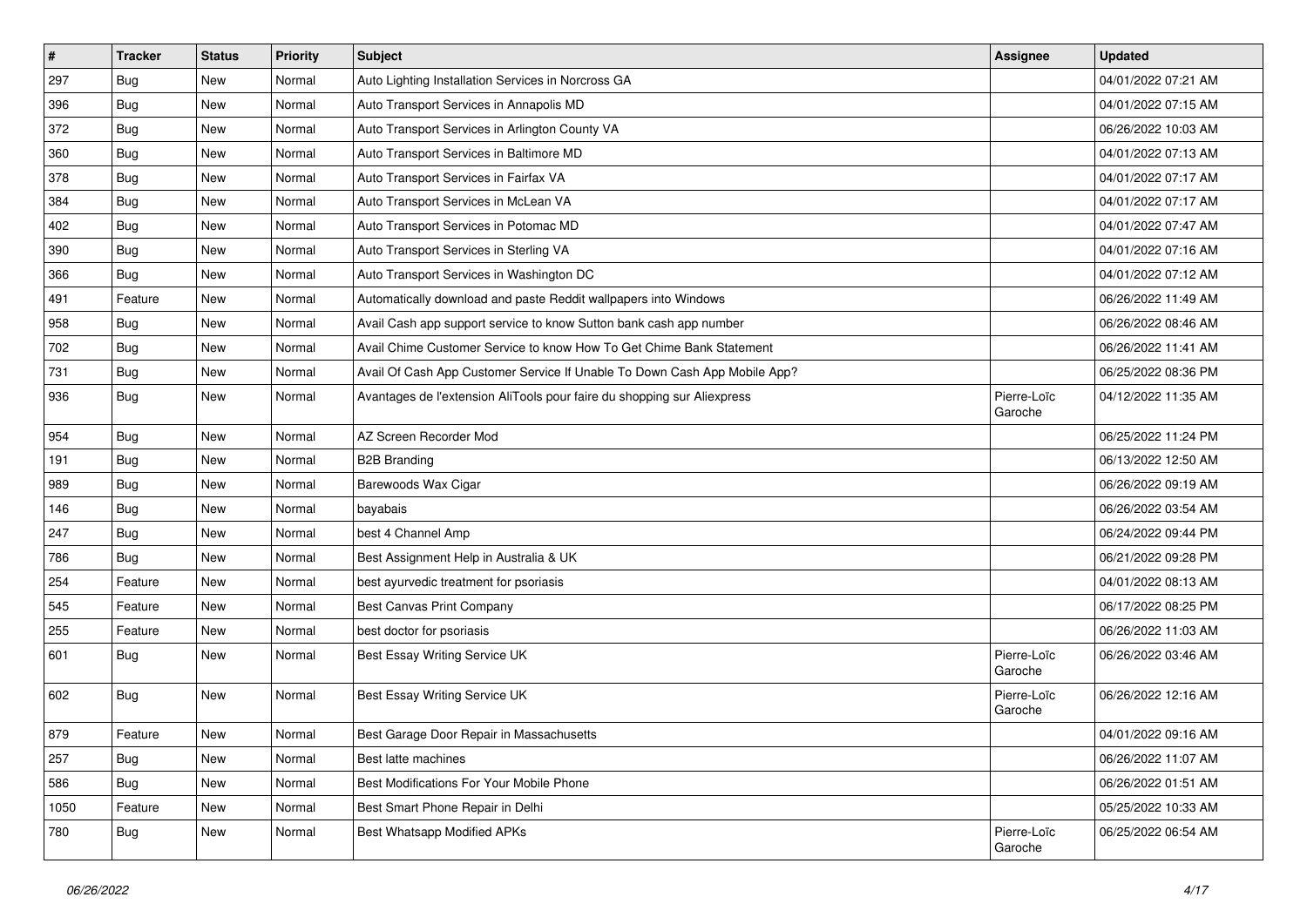| $\sharp$ | <b>Tracker</b> | <b>Status</b> | <b>Priority</b> | Subject                                                                          | <b>Assignee</b>        | <b>Updated</b>      |
|----------|----------------|---------------|-----------------|----------------------------------------------------------------------------------|------------------------|---------------------|
| 741      | Bug            | New           | Normal          | <b>Blockchain Technology Solutions</b>                                           |                        | 06/26/2022 02:19 AM |
| 202      | Bug            | New           | Normal          | blonde wig                                                                       |                        | 06/26/2022 12:52 AM |
| 143      | Bug            | New           | Normal          | Bob lace front wigs                                                              |                        | 06/25/2022 10:05 AM |
| 179      | Bug            | New           | Normal          | body wave                                                                        |                        | 04/01/2022 08:41 AM |
| 299      | Bug            | <b>New</b>    | Normal          | Brake Caliper Painting Services in Norcross GA                                   |                        | 04/01/2022 07:20 AM |
| 831      | Bug            | New           | Normal          | Build and shoot                                                                  |                        | 05/29/2022 04:47 PM |
| 1052     | Bug            | New           | Normal          | Build Now GG is a new battle royale game.                                        |                        | 05/26/2022 04:24 AM |
| 835      | <b>Bug</b>     | New           | Normal          | Build your strong army with Taming io                                            |                        | 04/01/2022 08:59 AM |
| 557      | Feature        | New           | Normal          | <b>Business Law Assignment Help</b>                                              |                        | 06/26/2022 03:01 AM |
| 621      | Bug            | New           | Normal          | Buy All Modafinil & Armodafinil Tablets @Buy Modafinil US                        |                        | 06/26/2022 02:20 AM |
| 611      | Feature        | New           | Normal          | Buy All Modafinil & Armodafinil Tablets @Buy Modafinil US                        |                        | 06/25/2022 12:31 AM |
| 616      | Bug            | New           | Normal          | Buy Anavar Tablets   Anavar For Sale in USA, UK & Australia                      |                        | 06/24/2022 03:52 PM |
| 613      | Bug            | New           | Normal          | Buy Aspadol 100mg Tab Online in US, UK, AU   Erospharmacy                        |                        | 06/26/2022 09:10 AM |
| 494      | <b>Bug</b>     | New           | Normal          | <b>Buy Discussion Post</b>                                                       |                        | 06/26/2022 09:18 AM |
| 635      | Bug            | New           | Normal          | Buy Steroids Online with OurMedicnes.com   Best Quality Steroids                 |                        | 06/26/2022 12:01 AM |
| 924      | <b>Bug</b>     | New           | Normal          | buy tec 9                                                                        |                        | 04/11/2022 02:54 PM |
| 617      | Bug            | New           | Normal          | Buy Vidalista Tablets (Tadalafil) at [\$25 OFF + Free Shipping] Vidalistatablets |                        | 06/26/2022 10:11 AM |
| 634      | Bug            | New           | Normal          | Buy Vidalista Tablets (Tadalafil) at [\$25 OFF + Free Shipping] Vidalistatablets |                        | 06/25/2022 04:00 PM |
| 259      | Bug            | New           | Normal          | call center services                                                             |                        | 06/26/2022 01:30 AM |
| 690      | <b>Bug</b>     | New           | Normal          | campervan hire                                                                   |                        | 06/25/2022 01:32 AM |
| 1044     | Bug            | New           | Normal          | Can I Disapprove If Random Person Sent Me Money On Cash App?                     |                        | 05/26/2022 03:51 PM |
| 964      | <b>Bug</b>     | New           | Normal          | Can I Fix Cash App Transfer Failed Issues By Adding Sufficient Funds?            |                        | 06/26/2022 07:21 AM |
| 522      | Feature        | New           | Normal          | Can You Check App Limits, If Cash app won't let me send money?                   |                        | 06/26/2022 11:29 AM |
| 865      | <b>Bug</b>     | New           | Normal          | Canon IJ Printer Utility                                                         |                        | 05/18/2022 07:24 PM |
| 812      | Feature        | New           | Normal          | canon.com/ijsetup                                                                |                        | 06/26/2022 10:21 AM |
| 813      | Feature        | New           | Normal          | Canon.com/ijsetup                                                                |                        | 05/25/2022 08:27 AM |
| 951      | <b>Bug</b>     | New           | Normal          | Canon.com/ijsetup                                                                |                        | 04/20/2022 10:18 AM |
| 944      | Feature        | New           | Normal          | Canon.com/ijsetup                                                                |                        | 04/16/2022 01:25 PM |
| 847      | Feature        | New           | Normal          | Canon.com/ijsetup                                                                |                        | 04/01/2022 09:08 AM |
| 845      | Feature        | New           | Normal          | canon.com/ijsetup                                                                |                        | 04/01/2022 08:58 AM |
| 155      | <b>Bug</b>     | New           | Normal          | Cant access my cash app account                                                  | Pierre-Loïc<br>Garoche | 06/22/2022 02:15 PM |
| 298      | <b>Bug</b>     | New           | Normal          | Car Stereo Installation Services in Norcross GA                                  |                        | 04/01/2022 07:20 AM |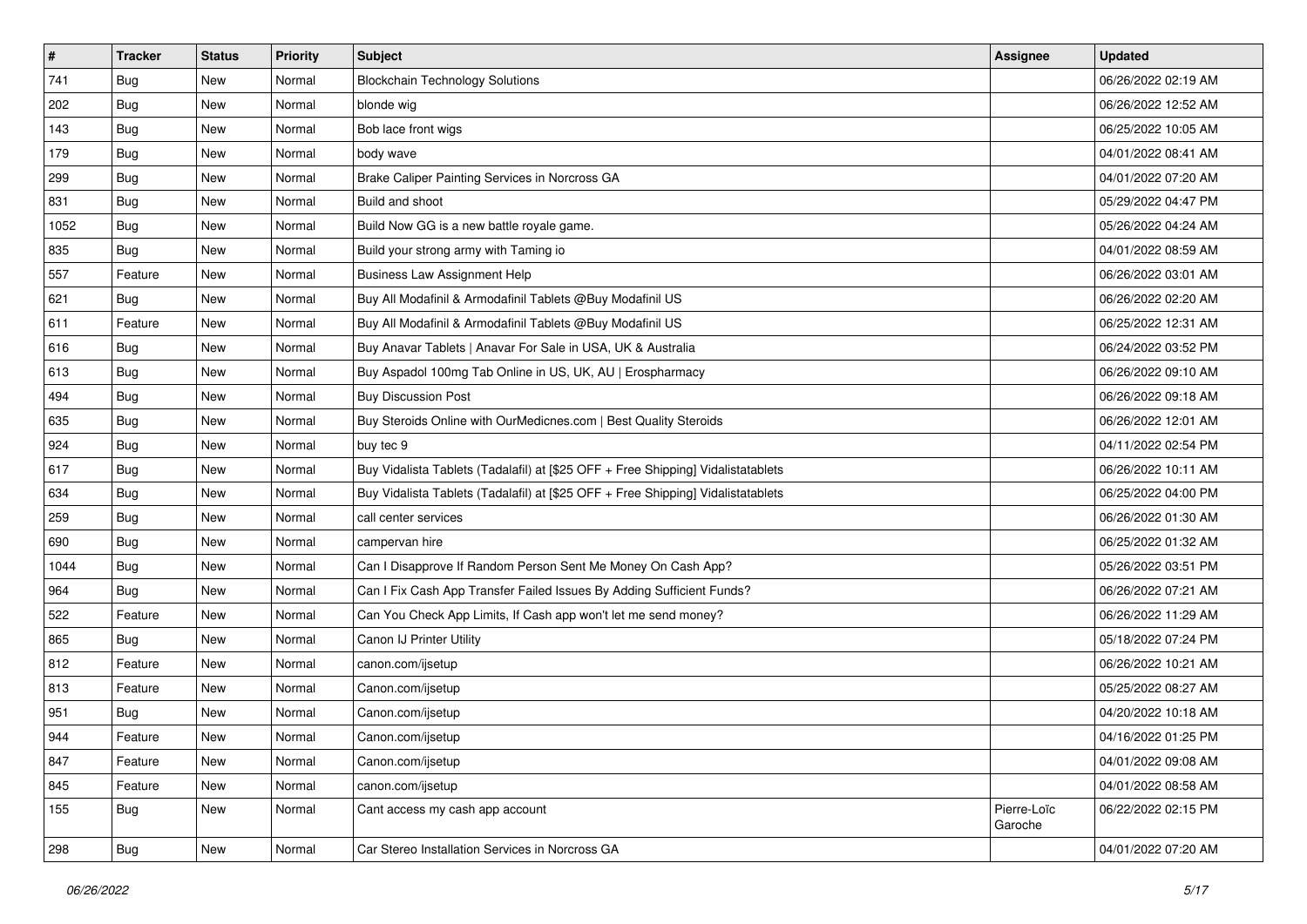| $\sharp$ | <b>Tracker</b> | <b>Status</b> | <b>Priority</b> | Subject                                                              | <b>Assignee</b>        | <b>Updated</b>      |
|----------|----------------|---------------|-----------------|----------------------------------------------------------------------|------------------------|---------------------|
| 354      | Bug            | New           | Normal          | Car Upholstery Cleaning Services in Chesapeake VA                    |                        | 04/01/2022 07:14 AM |
| 338      | Bug            | New           | Normal          | Car Upholstery Cleaning Services in Norfolk VA                       |                        | 04/01/2022 07:23 AM |
| 323      | Bug            | New           | Normal          | Car Upholstery Cleaning Services in Virginia Beach VA                |                        | 04/01/2022 07:26 AM |
| 303      | Bug            | New           | Normal          | Car Wrapping Services in Norcross GA                                 |                        | 04/01/2022 07:22 AM |
| 408      | Bug            | <b>New</b>    | Normal          | Carpet Cleaning Boston MA                                            |                        | 04/01/2022 07:47 AM |
| 424      | Bug            | New           | Normal          | Carpet Cleaning Brookline MA                                         |                        | 04/01/2022 07:45 AM |
| 457      | Bug            | New           | Normal          | Carpet Cleaning Medford MA                                           |                        | 06/25/2022 07:36 PM |
| 433      | <b>Bug</b>     | New           | Normal          | Carpet Cleaning Newton MA                                            |                        | 04/01/2022 07:50 AM |
| 449      | <b>Bug</b>     | New           | Normal          | Carpet Cleaning Quincy MA                                            |                        | 04/01/2022 07:48 AM |
| 340      | Bug            | New           | Normal          | Carpet Cleaning Services in Chesapeake VA                            |                        | 04/01/2022 07:23 AM |
| 325      | <b>Bug</b>     | New           | Normal          | Carpet Cleaning Services in Norfolk VA                               |                        | 04/01/2022 07:26 AM |
| 307      | Bug            | New           | Normal          | Carpet Cleaning Services in Virginia Beach VA                        |                        | 04/01/2022 07:19 AM |
| 416      | Bug            | New           | Normal          | Carpet Cleaning Somerville MA                                        |                        | 04/01/2022 07:46 AM |
| 441      | <b>Bug</b>     | <b>New</b>    | Normal          | Carpet Cleaning Watertown MA                                         |                        | 06/02/2022 06:00 PM |
| 465      | Bug            | New           | Normal          | Carpet Cleaning Westchester MA                                       |                        | 06/26/2022 05:07 AM |
| 341      | <b>Bug</b>     | New           | Normal          | Carpet Repairing Services in Chesapeake VA                           |                        | 04/01/2022 07:23 AM |
| 326      | Bug            | New           | Normal          | Carpet Repairing Services in Norfolk VA                              |                        | 04/01/2022 07:26 AM |
| 308      | <b>Bug</b>     | New           | Normal          | Carpet Repairing Services in Virginia Beach VA                       |                        | 04/01/2022 07:19 AM |
| 775      | Bug            | New           | Normal          | cash app                                                             |                        | 02/14/2022 08:20 AM |
| 227      | Bug            | New           | Normal          | Cash App Help & Solutions - Here You Will Get Better Assistance      |                        | 06/25/2022 11:21 PM |
| 895      | <b>Bug</b>     | New           | Normal          | Cash App Scams                                                       |                        | 06/18/2022 02:36 PM |
| 582      | <b>Bug</b>     | New           | Normal          | Cash App Won't Let Me Send Money If There Is A Low Balance Available | Pierre-Loïc<br>Garoche | 06/26/2022 04:47 AM |
| 1057     | Bug            | New           | Normal          | <b>CCPlay Education Edition APK</b>                                  |                        | 06/07/2022 04:07 AM |
| 838      | Bug            | New           | Normal          | Celebrity Hunter Mod apk - Como instalá-lo                           |                        | 04/01/2022 08:58 AM |
| 507      | <b>Bug</b>     | New           | Normal          | central.bitdefender.com                                              |                        | 06/26/2022 05:19 AM |
| 1102     | Bug            | <b>New</b>    | Normal          | Charlottesville Travel Guide?                                        |                        | 06/26/2022 07:44 AM |
| 531      | <b>Bug</b>     | New           | Normal          | Cheap Assignment Writing Service UK                                  | Anonymous              | 06/26/2022 11:18 AM |
| 530      | <b>Bug</b>     | New           | Normal          | Cheap Assignment Writing Service UK                                  | Anonymous              | 06/26/2022 05:01 AM |
| 487      | Bug            | New           | Normal          | Cheap Fake Dunks                                                     |                        | 06/26/2022 07:44 AM |
| 610      | Feature        | New           | Normal          | CheapestMedsShop 100% Safe Medicines Online in USA UK & AUS.         |                        | 06/24/2022 11:23 PM |
| 622      | <b>Bug</b>     | New           | Normal          | CheapestMedsShop   100% Safe Medicines Online in UK & AUS.           |                        | 06/26/2022 12:06 PM |
| 632      | <b>Bug</b>     | New           | Normal          | CheapestMedsShop   100% Safe Medicines Online in UK & AUS.           |                        | 06/23/2022 05:23 AM |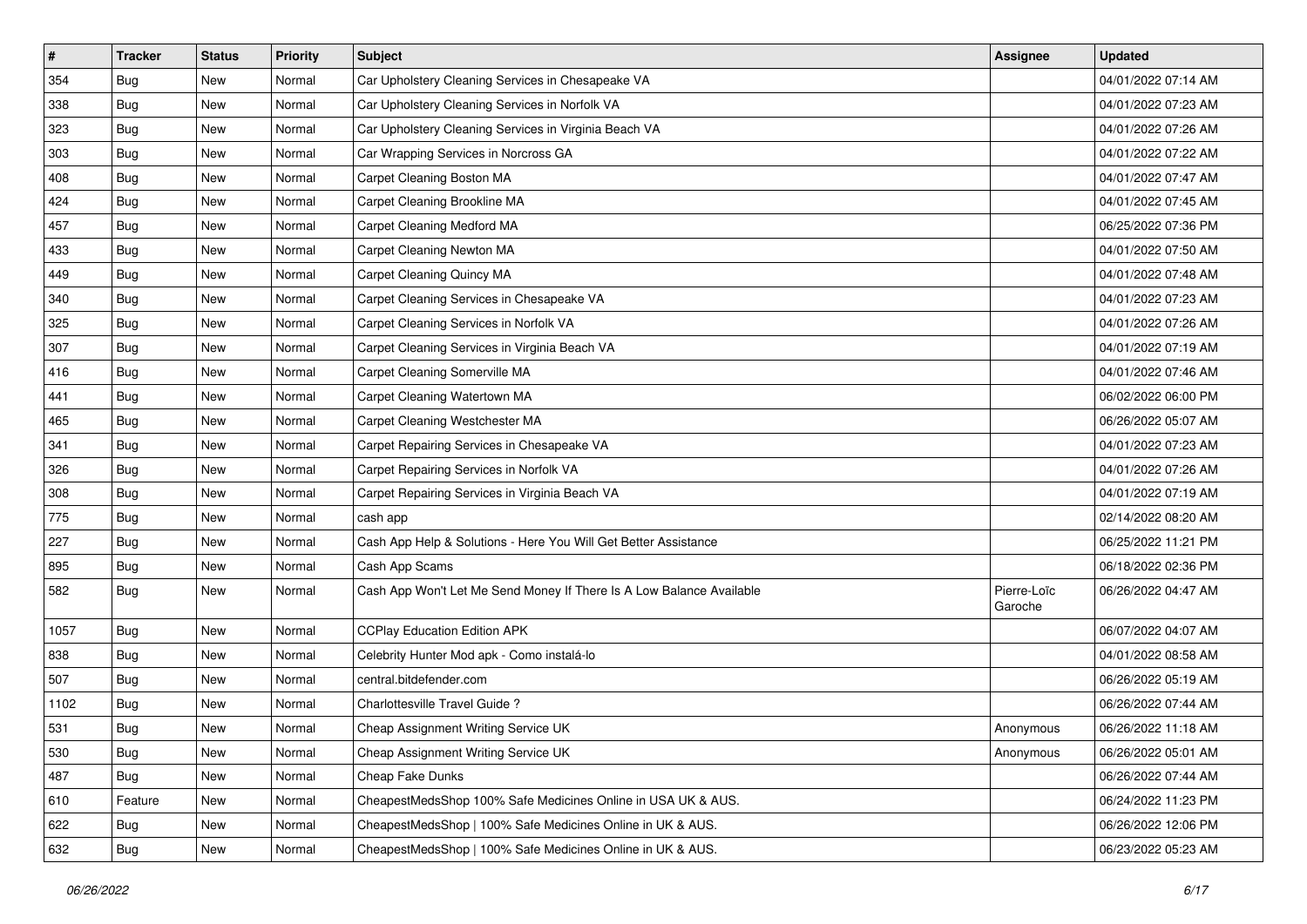| $\vert$ # | <b>Tracker</b> | <b>Status</b> | <b>Priority</b> | <b>Subject</b>                                                       | <b>Assignee</b>        | <b>Updated</b>      |
|-----------|----------------|---------------|-----------------|----------------------------------------------------------------------|------------------------|---------------------|
| 615       | <b>Bug</b>     | New           | Normal          | CheapestMedsShop   100% Safe Medicines Online in USA UK & AUS.       |                        | 06/25/2022 08:36 PM |
| 769       | <b>Bug</b>     | New           | Normal          | check my cash app                                                    |                        | 06/25/2022 04:55 AM |
| 521       | Feature        | New           | Normal          | Check out the Cash app Card balance for an overdraft.                | Pierre-Loïc<br>Garoche | 06/26/2022 04:22 AM |
| 1002      | <b>Bug</b>     | New           | Normal          | Chemistry Assignment Help                                            |                        | 06/04/2022 09:58 AM |
| 650       | <b>Bug</b>     | New           | Normal          | <b>Cherries Health Benefits</b>                                      |                        | 06/26/2022 12:57 AM |
| 832       | <b>Bug</b>     | New           | Normal          | Choque Royale Mod Apk                                                |                        | 04/01/2022 08:59 AM |
| 553       | Bug            | New           | Normal          | Cinema HD APK - Free Movie Enjoyment App on Android                  |                        | 06/23/2022 02:21 AM |
| 1071      | Bug            | New           | Normal          | Cinema HD Review - Cinemahdy2.net                                    |                        | 06/21/2022 06:54 PM |
| 201       | Bug            | New           | Normal          | closure wig                                                          |                        | 06/26/2022 12:37 AM |
| 657       | Bug            | New           | Normal          | Coconut Nutrition Facts And Health Benefits                          |                        | 06/26/2022 06:45 AM |
| 1083      | Bug            | New           | Normal          | coin base review                                                     |                        | 06/11/2022 09:13 AM |
| 646       | Feature        | New           | Normal          | Collaborative Research Group                                         |                        | 04/01/2022 09:36 AM |
| 189       | <b>Bug</b>     | New           | Normal          | <b>College Biology Writing Services</b>                              |                        | 06/25/2022 10:12 PM |
| 827       | <b>Bug</b>     | New           | Normal          | Come To Know The Required Steps To Unlock Cash App Account           |                        | 04/01/2022 08:59 AM |
| 782       | Bug            | New           | Normal          | Comment faire une sonnerie téléphonique                              |                        | 06/24/2022 01:32 PM |
| 413       | Bug            | New           | Normal          | Commercial Floor Cleaning Boston MA                                  |                        | 04/01/2022 07:45 AM |
| 430       | Bug            | New           | Normal          | Commercial Floor Cleaning Brookline MA                               |                        | 04/01/2022 07:50 AM |
| 462       | Bug            | New           | Normal          | Commercial Floor Cleaning Medford MA                                 |                        | 04/01/2022 07:32 AM |
| 438       | <b>Bug</b>     | New           | Normal          | Commercial Floor Cleaning Newton MA                                  |                        | 04/01/2022 07:50 AM |
| 454       | Bug            | New           | Normal          | Commercial Floor Cleaning Quincy MA                                  |                        | 06/02/2022 05:59 PM |
| 421       | Bug            | New           | Normal          | Commercial Floor Cleaning Somerville MA                              |                        | 04/01/2022 07:46 AM |
| 446       | <b>Bug</b>     | New           | Normal          | Commercial Floor Cleaning Watertown MA                               |                        | 04/01/2022 07:49 AM |
| 470       | <b>Bug</b>     | New           | Normal          | Commercial Floor Cleaning Westchester MA                             |                        | 06/26/2022 10:56 AM |
| 614       | Bug            | New           | Normal          | Como baixar o MOD APK no celular                                     |                        | 06/22/2022 04:46 AM |
| 874       | <b>Bug</b>     | New           | Normal          | Cómo descargar Minecraft Apk                                         |                        | 06/26/2022 08:01 AM |
| 700       | <b>Bug</b>     | New           | Normal          | Cómo descargar Poppy Playtime                                        |                        | 04/01/2022 09:30 AM |
| 754       | Bug            | New           | Normal          | Cómo descargar tonos gratis de teléfono celular                      |                        | 04/29/2022 05:26 AM |
| 721       | <b>Bug</b>     | New           | Normal          | Cómo instalar un Mod Apk                                             |                        | 06/24/2022 09:39 PM |
| 132       | Bug            | New           | Normal          | concrete-everything                                                  |                        | 06/26/2022 07:20 AM |
| 698       | Feature        | New           | Normal          | Connect with cash app representative to ask about cash app flip scam |                        | 06/26/2022 11:24 AM |
| 74        | <b>Bug</b>     | New           | Normal          | const is not supported inside contract                               | Pierre-Loïc<br>Garoche | 06/26/2022 02:58 AM |
| 1124      | Bug            | New           | Normal          | Cookie clicker unblocked                                             |                        | 06/24/2022 05:14 AM |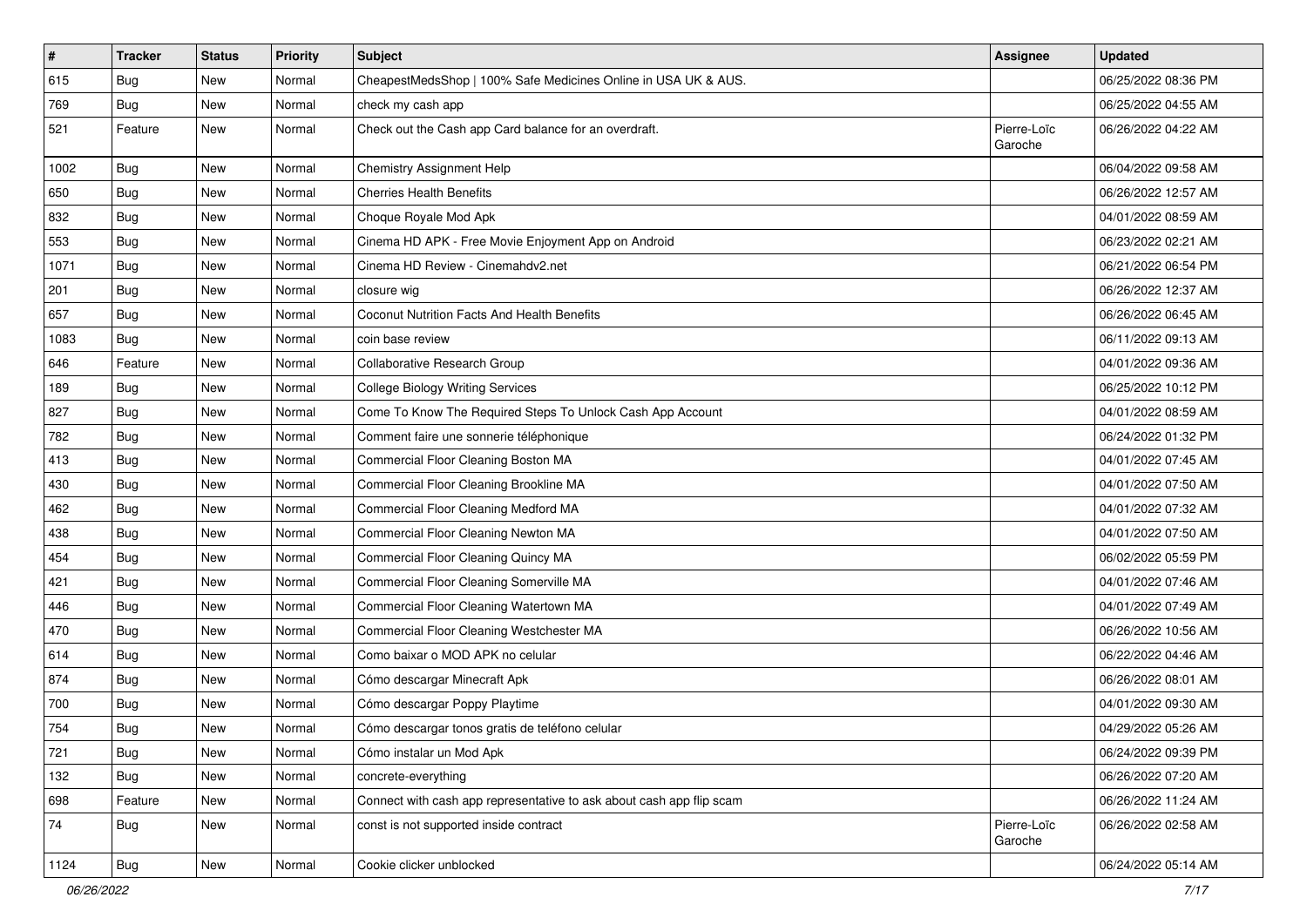| $\vert$ # | <b>Tracker</b> | <b>Status</b> | <b>Priority</b> | Subject                                                                      | <b>Assignee</b>      | <b>Updated</b>      |
|-----------|----------------|---------------|-----------------|------------------------------------------------------------------------------|----------------------|---------------------|
| 1122      | Bug            | New           | Normal          | Count the number of words on the Microsoft Word application in the phone     |                      | 06/23/2022 04:19 AM |
| 1041      | <b>Bug</b>     | New           | Normal          | Count words in Word on the computer                                          |                      | 05/27/2022 02:16 PM |
| 133       | Bug            | New           | Normal          | craftlabs                                                                    |                      | 06/25/2022 04:43 PM |
| 647       | Feature        | New           | Normal          | <b>Cranberry Health Benefits</b>                                             |                      | 06/25/2022 09:21 PM |
| 750       | Bug            | New           | Normal          | Create a Report Template                                                     |                      | 04/01/2022 09:00 AM |
| 1073      | Bug            | New           | Normal          | Cricut Design Space                                                          |                      | 06/07/2022 09:34 PM |
| 994       | Feature        | New           | Normal          | Cricut.com/setup                                                             |                      | 06/26/2022 02:00 AM |
| 1067      | <b>Bug</b>     | New           | Normal          | Cricut.com/setup                                                             |                      | 05/31/2022 12:19 PM |
| 1062      | Bug            | New           | Normal          | Cricut.com/setup                                                             |                      | 05/28/2022 12:26 PM |
| 1061      | <b>Bug</b>     | New           | Normal          | Cricut.com/setup                                                             |                      | 05/28/2022 12:24 PM |
| 1058      | Bug            | New           | Normal          | Cricut.com/setup                                                             |                      | 05/28/2022 08:28 AM |
| 1021      | Bug            | New           | Normal          | Cricut.com/setup                                                             |                      | 05/26/2022 12:21 AM |
| 1045      | Bug            | New           | Normal          | Cricut.com/setup                                                             |                      | 05/24/2022 10:45 AM |
| 1020      | Bug            | New           | Normal          | Cricut.com/setup                                                             |                      | 05/13/2022 11:14 AM |
| 1019      | <b>Bug</b>     | New           | Normal          | Cricut.com/setup                                                             |                      | 05/13/2022 11:13 AM |
| 1012      | Bug            | New           | Normal          | Cricut.com/setup                                                             |                      | 05/11/2022 11:30 AM |
| 1006      | Bug            | New           | Normal          | Cricut.com/setup                                                             |                      | 05/10/2022 01:22 PM |
| 996       | Bug            | New           | Normal          | Cricut.com/setup                                                             |                      | 05/06/2022 05:32 AM |
| 714       | <b>Bug</b>     | New           | Normal          | Cuevana 3 Premium - Enjoy Your Favorite Movies and TV Shows on Your Smart TV |                      | 06/26/2022 06:14 AM |
| 912       | Bug            | New           | Normal          | Cuphead Mobile Game Review                                                   |                      | 06/09/2022 10:14 AM |
| 144       | Bug            | New           | Normal          | curly bob lace front wigs                                                    |                      | 05/25/2022 05:18 AM |
| 169       | <b>Bug</b>     | New           | Normal          | CV Maker - UAE CV Writing Agency                                             |                      | 06/26/2022 10:12 AM |
| 628       | <b>Bug</b>     | New           | Normal          | CV reviewing services!                                                       |                      | 06/26/2022 06:49 AM |
| 986       | Bug            | New           | Normal          | dbhdsvbhdf                                                                   | Christophe<br>Garion | 05/01/2022 09:10 AM |
| 1085      | Feature        | New           | Normal          | dcvghdcc asgdvgd dveduqwv ajdhvwd                                            |                      | 06/09/2022 03:46 PM |
| 1076      | Bug            | New           | Normal          | DedicatedHosting4u                                                           |                      | 06/11/2022 09:15 AM |
| 592       | <b>Bug</b>     | New           | Normal          | Deezer Premium APK - Baixe músicas de qualquer lugar do mundo de graça       |                      | 06/26/2022 04:56 AM |
| 978       | <b>Bug</b>     | New           | Normal          | Delamore Lodge is a place to stay.                                           |                      | 04/27/2022 11:41 AM |
| 1051      | <b>Bug</b>     | New           | Normal          | Dental Supplies USA                                                          |                      | 06/11/2022 09:20 PM |
| 242       | Feature        | New           | Normal          | Descripción de Torque Pro MOD APK para Android                               |                      | 06/25/2022 04:37 PM |
| 161       | <b>Bug</b>     | New           | Normal          | dfdrtyuio                                                                    |                      | 06/26/2022 01:46 AM |
| 128       | <b>Bug</b>     | New           | Normal          | dfgbd                                                                        |                      | 06/26/2022 05:07 AM |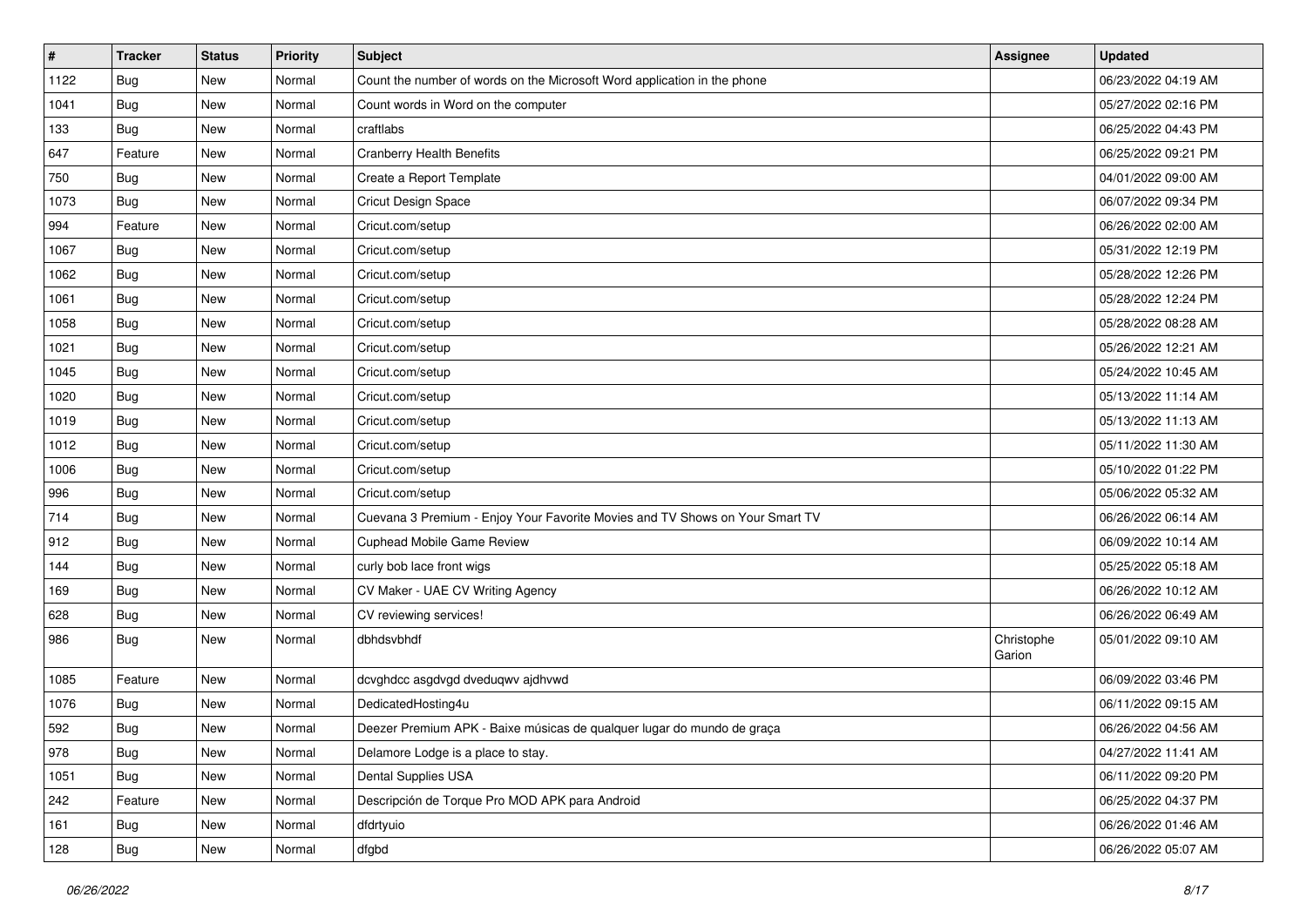| $\vert$ # | <b>Tracker</b> | <b>Status</b> | Priority | <b>Subject</b>                                                          | <b>Assignee</b>        | <b>Updated</b>      |
|-----------|----------------|---------------|----------|-------------------------------------------------------------------------|------------------------|---------------------|
| 164       | <b>Bug</b>     | New           | Normal   | dfgbd                                                                   |                        | 06/25/2022 06:49 AM |
| 165       | Bug            | <b>New</b>    | Normal   | dfgbd                                                                   |                        | 04/01/2022 07:57 AM |
| 166       | <b>Bug</b>     | New           | Normal   | dfgbd                                                                   |                        | 04/01/2022 07:57 AM |
| 150       | Bug            | New           | Normal   | dfgh                                                                    |                        | 06/26/2022 11:41 AM |
| 158       | Bug            | New           | Normal   | dfghj zcvgh                                                             |                        | 06/26/2022 12:28 PM |
| 149       | Bug            | New           | Normal   | dftgy                                                                   |                        | 06/25/2022 07:33 AM |
| 724       | Bug            | New           | Normal   | Dial Chime Customer support number for a quick response                 |                        | 06/25/2022 10:58 AM |
| 684       | Bug            | New           | Normal   | Difference between paper map and online map                             |                        | 06/25/2022 06:57 AM |
| 174       | Feature        | New           | Normal   | Digital Marketing Philadelphia                                          |                        | 06/23/2022 07:06 AM |
| 717       | Bug            | New           | Normal   | Disney Plus Apk - Watch Movies and TV Shows on Your Device              |                        | 06/26/2022 04:56 AM |
| 315       | <b>Bug</b>     | New           | Normal   | Dissertation help UK                                                    |                        | 06/25/2022 02:51 AM |
| 1074      | <b>Bug</b>     | New           | Normal   | Dissertation writing help at economical rates!                          | Christophe<br>Garion   | 06/06/2022 04:48 PM |
| 539       | <b>Bug</b>     | New           | Normal   | Do you want to know how to activate cash card through phone number?     |                        | 04/01/2022 09:25 AM |
| 516       | Bug            | <b>New</b>    | Normal   | Does Cash App Help To Get Cash App Refund Without Any Interruption?     |                        | 06/24/2022 01:56 PM |
| 833       | Bug            | New           | Normal   | Does Direct Deposit Hit Chime- seek Chime Customer Service              |                        | 04/01/2022 08:59 AM |
| 682       | <b>Bug</b>     | New           | Normal   | Does Facebook customer service live chat allow to speak with someone?   |                        | 06/26/2022 07:17 AM |
| 676       | Bug            | New           | Normal   | Does Facebook customer service live chat allow to speak with someone?   |                        | 04/01/2022 09:39 AM |
| 822       | <b>Bug</b>     | New           | Normal   | Dowload Your Boyfriend Game                                             |                        | 06/25/2022 02:15 PM |
| 876       | Bug            | New           | Normal   | Download Full-Size Profile Pictures of Your Favorite Users With InstaDP |                        | 04/01/2022 09:12 AM |
| 1034      | Bug            | <b>New</b>    | Normal   | Download Teaching Feeling For Android                                   |                        | 05/20/2022 09:25 AM |
| 734       | <b>Bug</b>     | New           | Normal   | DR. STRANGE: Multiverse of Scheduling Madness!                          |                        | 04/01/2022 09:33 AM |
| 795       | <b>Bug</b>     | New           | Normal   | Drift Boss - Exciting Race                                              |                        | 04/01/2022 08:57 AM |
| 1081      | Feature        | New           | Normal   | drift boss- the best driftitng game                                     |                        | 06/15/2022 05:56 AM |
| 1003      | <b>Bug</b>     | New           | Normal   | Drift F1 is a drifting car game inspired by F1's tracks.                | Pierre-Loïc<br>Garoche | 05/10/2022 10:52 AM |
| 727       | <b>Bug</b>     | New           | Normal   | Drive for speed simulator mod apk                                       | Pierre-Loïc<br>Garoche | 04/23/2022 11:17 PM |
| 581       | Bug            | New           | Normal   | E-Learning Course Help                                                  |                        | 06/26/2022 10:14 AM |
| 910       | <b>Bug</b>     | New           | Normal   | Each content looks unisize or not formated                              |                        | 04/06/2022 11:21 AM |
| 347       | <b>Bug</b>     | New           | Normal   | Eco/Green Cleaning Services in Chesapeake VA                            |                        | 06/25/2022 12:06 PM |
| 332       | <b>Bug</b>     | New           | Normal   | Eco/Green Cleaning Services in Norfolk VA                               |                        | 04/01/2022 07:25 AM |
| 317       | Bug            | New           | Normal   | Eco/Green Cleaning Services in Virginia Beach VA                        |                        | 06/25/2022 06:50 AM |
| 949       | <b>Bug</b>     | New           | Normal   | <b>Educational Games</b>                                                |                        | 06/15/2022 09:11 PM |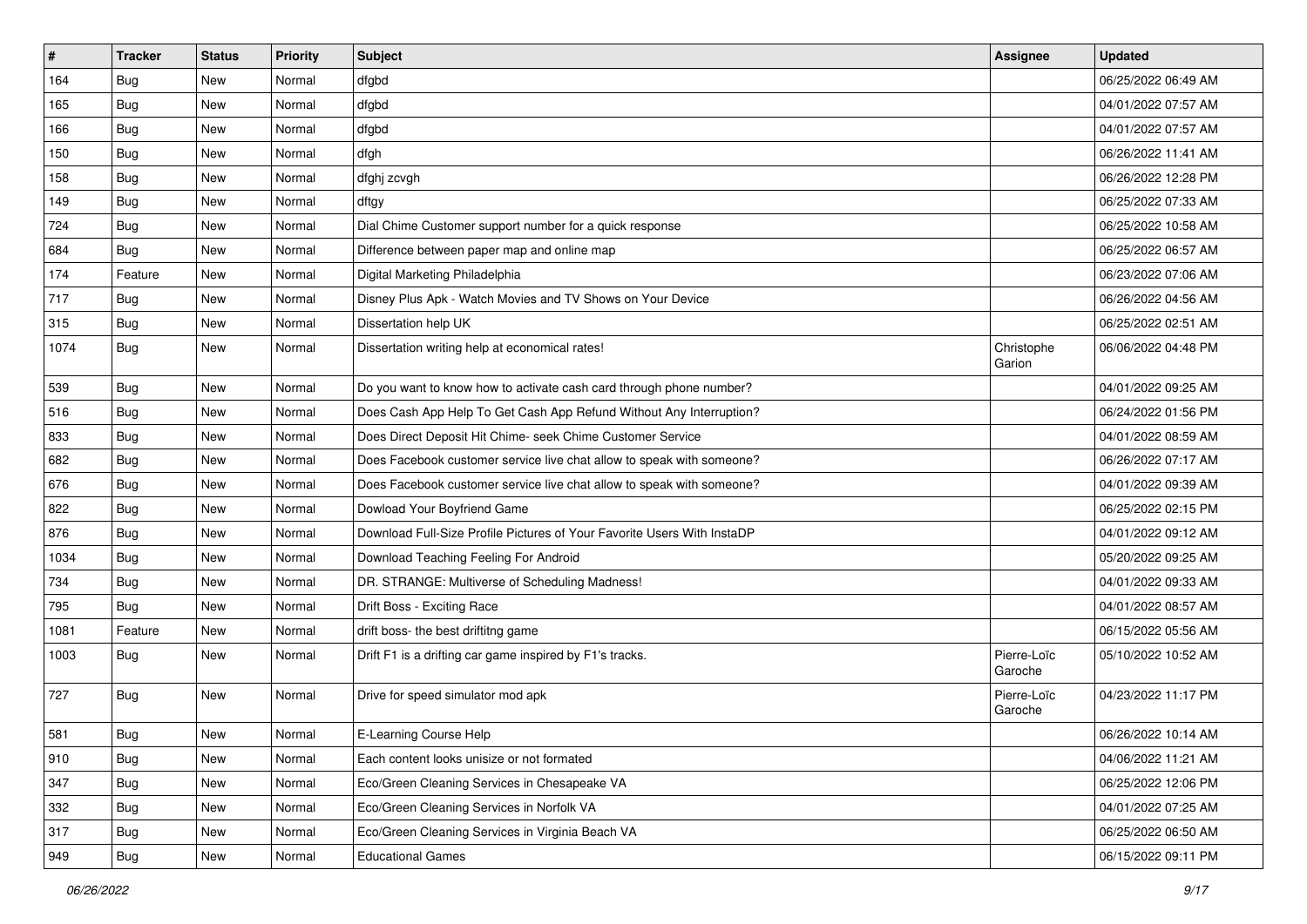| #    | <b>Tracker</b> | <b>Status</b> | <b>Priority</b> | Subject                                                                                                                                                                                                                                                               | <b>Assignee</b> | <b>Updated</b>      |
|------|----------------|---------------|-----------------|-----------------------------------------------------------------------------------------------------------------------------------------------------------------------------------------------------------------------------------------------------------------------|-----------------|---------------------|
| 708  | <b>Bug</b>     | New           | Normal          | Efficient ways to proceed with the cash app dispute process?                                                                                                                                                                                                          |                 | 06/26/2022 12:08 AM |
| 655  | Bug            | New           | Normal          | <b>Eggplant Health Benefits</b>                                                                                                                                                                                                                                       |                 | 06/24/2022 05:17 AM |
| 593  | Bug            | New           | Normal          | Eiffel Spark Ultimate C2 SN series is a fully synthetic range of advanced performance engine oils blended in high<br>performance fully synthetic (PAO – polyalphaolefin) basestocks fortified with advanced technology additive<br>system, specifically formulated to |                 | 06/25/2022 09:51 AM |
| 1092 | Bug            | New           | Normal          | Ellison Estate Vineyard                                                                                                                                                                                                                                               |                 | 06/20/2022 12:03 PM |
| 350  | <b>Bug</b>     | <b>New</b>    | Normal          | Emergency Cleaning Services in Chesapeake VA                                                                                                                                                                                                                          |                 | 04/01/2022 07:14 AM |
| 351  | Bug            | New           | Normal          | Emergency Cleaning Services in Chesapeake VA                                                                                                                                                                                                                          |                 | 04/01/2022 07:14 AM |
| 335  | Bug            | New           | Normal          | Emergency Cleaning Services in Norfolk VA                                                                                                                                                                                                                             |                 | 04/01/2022 07:24 AM |
| 320  | Bug            | New           | Normal          | Emergency Cleaning Services in Virginia Beach VA                                                                                                                                                                                                                      |                 | 04/01/2022 07:27 AM |
| 561  | Bug            | <b>New</b>    | Normal          | Enjoy the Full YouTube Premium Experience With YouTube Premium Membership                                                                                                                                                                                             |                 | 06/24/2022 11:10 AM |
| 1117 | Bug            | New           | Normal          | Equal Words - Word search game for PC and Windows Phone                                                                                                                                                                                                               |                 | 06/21/2022 05:38 AM |
| 692  | Bug            | New           | Normal          | Esports 888b                                                                                                                                                                                                                                                          |                 | 06/12/2022 10:04 AM |
| 220  | Feature        | New           | Normal          | essay writing services                                                                                                                                                                                                                                                |                 | 05/02/2022 06:53 AM |
| 75   | Bug            | New           | Normal          | exception File "checks/algebraicLoop.ml", line 368, characters 16-22: Assertion failed                                                                                                                                                                                |                 | 06/26/2022 11:50 AM |
| 877  | Feature        | New           | Normal          | <b>Exness Broker Review</b>                                                                                                                                                                                                                                           |                 | 04/01/2022 09:12 AM |
| 573  | Bug            | New           | Normal          | Experimente lo mejor en la aplicación Apk de juegos gratis                                                                                                                                                                                                            |                 | 06/26/2022 07:28 AM |
| 135  | Bug            | <b>New</b>    | Normal          | factspress                                                                                                                                                                                                                                                            |                 | 04/01/2022 07:52 AM |
| 258  | Bug            | New           | Normal          | Fake Nike Dunk High AMBUSH Deep Royal                                                                                                                                                                                                                                 |                 | 06/26/2022 11:25 AM |
| 497  | <b>Bug</b>     | <b>New</b>    | Normal          | Fake Nike Dunk Low Off-White Lot 50                                                                                                                                                                                                                                   |                 | 06/26/2022 10:41 AM |
| 256  | Bug            | New           | Normal          | <b>Fake Travis Scott Shoes</b>                                                                                                                                                                                                                                        |                 | 04/01/2022 08:12 AM |
| 977  | Bug            | New           | Normal          | Fans of the Old Country will like this book.                                                                                                                                                                                                                          |                 | 06/26/2022 05:54 AM |
| 271  | Feature        | New           | Normal          | Fashion                                                                                                                                                                                                                                                               |                 | 06/23/2022 02:36 PM |
| 272  | Feature        | New           | Normal          | Fashion                                                                                                                                                                                                                                                               |                 | 06/19/2022 08:01 AM |
| 510  | Feature        | <b>New</b>    | Normal          | Fashion                                                                                                                                                                                                                                                               | Anonymous       | 06/26/2022 07:10 AM |
| 511  | Feature        | New           | Normal          | Fashion                                                                                                                                                                                                                                                               | Anonymous       | 06/25/2022 06:41 AM |
| 509  | Feature        | New           | Normal          | Fashion                                                                                                                                                                                                                                                               | Anonymous       | 06/13/2022 03:39 AM |
| 268  | Bug            | New           | Normal          | Fashioni                                                                                                                                                                                                                                                              |                 | 04/01/2022 08:20 AM |
| 154  | Bug            | New           | Normal          | fdgyyrut gyrtrw                                                                                                                                                                                                                                                       |                 | 06/21/2022 07:35 AM |
| 915  | <b>Bug</b>     | New           | Normal          | Finance dissertation writing                                                                                                                                                                                                                                          |                 | 04/07/2022 09:22 AM |
| 1091 | <b>Bug</b>     | New           | Normal          | Find family fun indoors and outdoors in the Jungfrau Region                                                                                                                                                                                                           |                 | 06/14/2022 09:33 AM |
| 985  | <b>Bug</b>     | New           | Normal          | Find out the vitality of Facebook Phone Number:                                                                                                                                                                                                                       |                 | 05/06/2022 06:34 AM |
| 316  | <b>Bug</b>     | New           | Normal          | Finden Sie den besten Klingelton für Ihr Telefon                                                                                                                                                                                                                      |                 | 06/24/2022 10:28 PM |
| 983  | <b>Bug</b>     | New           | Normal          | Finding issue in tekken 3 game?                                                                                                                                                                                                                                       |                 | 05/28/2022 02:34 PM |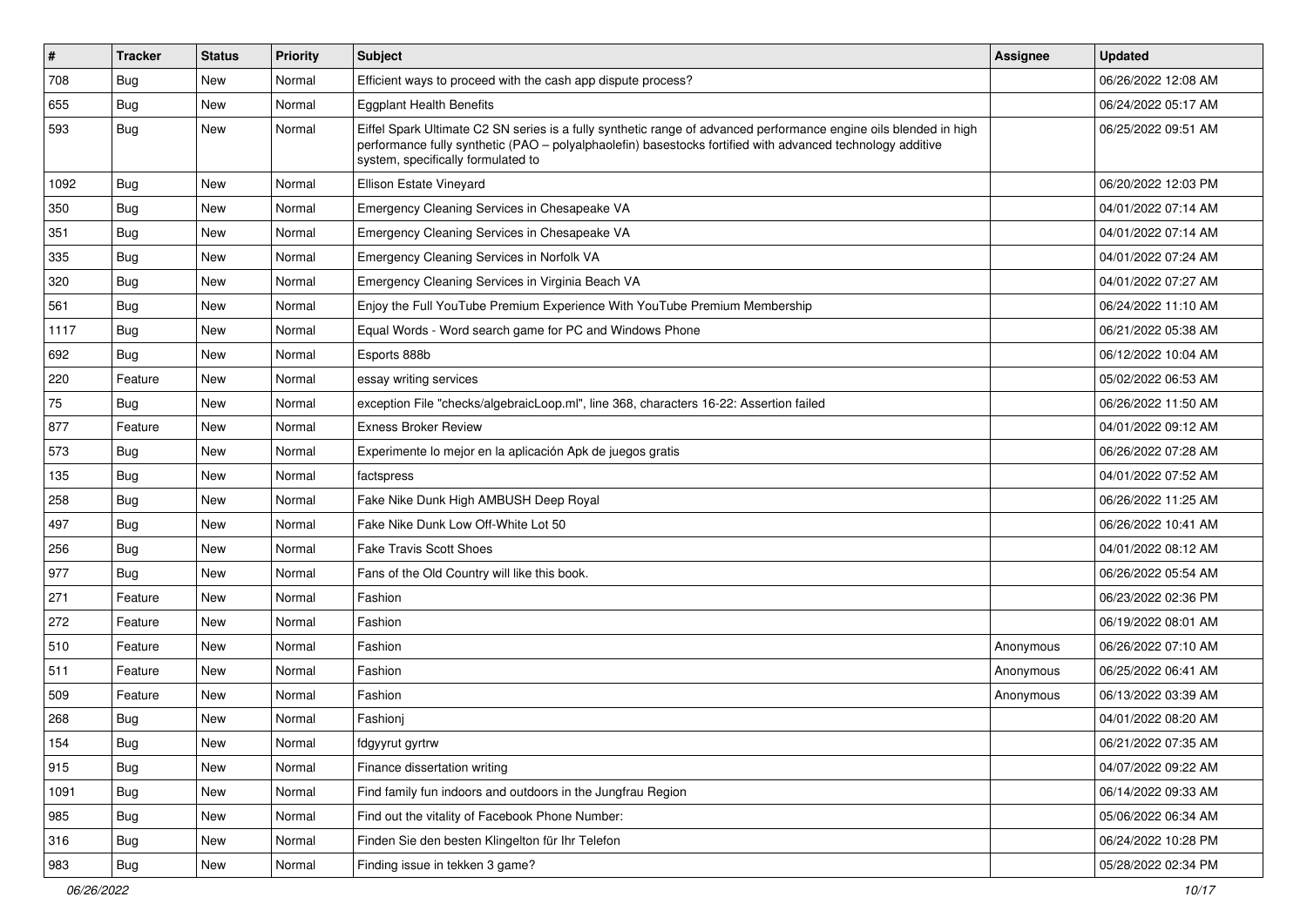| $\sharp$ | <b>Tracker</b> | <b>Status</b> | <b>Priority</b> | Subject                                                         | <b>Assignee</b>   | <b>Updated</b>      |
|----------|----------------|---------------|-----------------|-----------------------------------------------------------------|-------------------|---------------------|
| 214      | Feature        | New           | Normal          | Five Christmas Apps For Apple Users                             |                   | 06/26/2022 10:10 AM |
| 982      | Bug            | New           | Normal          | Five sites that let you download free scenarios for your iPhone |                   | 05/07/2022 09:34 PM |
| 213      | <b>Bug</b>     | New           | Normal          | fix HP Notebook Missing Operating System Error Message          |                   | 04/01/2022 08:53 AM |
| 1017     | Feature        | New           | Normal          | fleeing the complex                                             | Hamza<br>Bourbouh | 05/13/2022 06:33 AM |
| 475      | Bug            | New           | Normal          | Floor Cleaning Arlington MA                                     |                   | 06/26/2022 07:33 AM |
| 411      | <b>Bug</b>     | New           | Normal          | Floor Cleaning Boston MA                                        |                   | 04/01/2022 07:47 AM |
| 427      | <b>Bug</b>     | New           | Normal          | Floor Cleaning Brookline MA                                     |                   | 04/01/2022 07:46 AM |
| 460      | <b>Bug</b>     | New           | Normal          | Floor Cleaning Medford MA                                       |                   | 06/23/2022 08:39 AM |
| 436      | Bug            | New           | Normal          | Floor Cleaning Newton MA                                        |                   | 04/01/2022 07:50 AM |
| 452      | <b>Bug</b>     | New           | Normal          | Floor Cleaning Quincy MA                                        |                   | 04/01/2022 07:48 AM |
| 419      | <b>Bug</b>     | New           | Normal          | Floor Cleaning Somerville MA                                    |                   | 04/01/2022 07:46 AM |
| 444      | <b>Bug</b>     | New           | Normal          | Floor Cleaning Watertown MA                                     |                   | 04/01/2022 07:49 AM |
| 468      | Bug            | New           | Normal          | Floor Cleaning Westchester MA                                   |                   | 04/01/2022 07:31 AM |
| 473      | Bug            | New           | Normal          | Floor Stripping Arlington MA                                    |                   | 06/26/2022 11:10 AM |
| 409      | Bug            | New           | Normal          | Floor Stripping Boston MA                                       |                   | 04/01/2022 07:47 AM |
| 425      | <b>Bug</b>     | New           | Normal          | Floor Stripping Brookline MA                                    |                   | 04/01/2022 07:45 AM |
| 458      | Bug            | New           | Normal          | Floor Stripping Medford MA                                      |                   | 04/01/2022 07:32 AM |
| 434      | <b>Bug</b>     | New           | Normal          | Floor Stripping Newton MA                                       |                   | 04/01/2022 07:50 AM |
| 450      | Bug            | New           | Normal          | Floor Stripping Quincy MA                                       |                   | 06/25/2022 08:06 PM |
| 417      | <b>Bug</b>     | New           | Normal          | Floor Stripping Somerville MA                                   |                   | 04/01/2022 07:46 AM |
| 442      | <b>Bug</b>     | New           | Normal          | Floor Stripping Watertown MA                                    |                   | 04/01/2022 07:49 AM |
| 466      | <b>Bug</b>     | New           | Normal          | Floor Stripping Westchester MA                                  |                   | 06/26/2022 11:57 AM |
| 474      | <b>Bug</b>     | New           | Normal          | Floor Waxing Arlington MA                                       |                   | 06/25/2022 09:26 AM |
| 410      | Bug            | New           | Normal          | Floor Waxing Boston MA                                          |                   | 04/01/2022 07:47 AM |
| 426      | <b>Bug</b>     | New           | Normal          | Floor Waxing Brookline MA                                       |                   | 04/01/2022 07:49 AM |
| 459      | <b>Bug</b>     | New           | Normal          | Floor Waxing Medford MA                                         |                   | 04/01/2022 07:32 AM |
| 435      | <b>Bug</b>     | New           | Normal          | Floor Waxing Newton MA                                          |                   | 04/01/2022 07:50 AM |
| 451      | <b>Bug</b>     | New           | Normal          | Floor Waxing Quincy MA                                          |                   | 04/01/2022 07:48 AM |
| 418      | <b>Bug</b>     | New           | Normal          | Floor Waxing Somerville MA                                      |                   | 04/01/2022 07:46 AM |
| 443      | Bug            | New           | Normal          | Floor Waxing Watertown MA                                       |                   | 04/01/2022 07:51 AM |
| 467      | Bug            | New           | Normal          | Floor Waxing Westchester MA                                     |                   | 04/01/2022 07:31 AM |
| 253      | <b>Bug</b>     | New           | Normal          | Florence Lawrence                                               |                   | 06/18/2022 01:09 PM |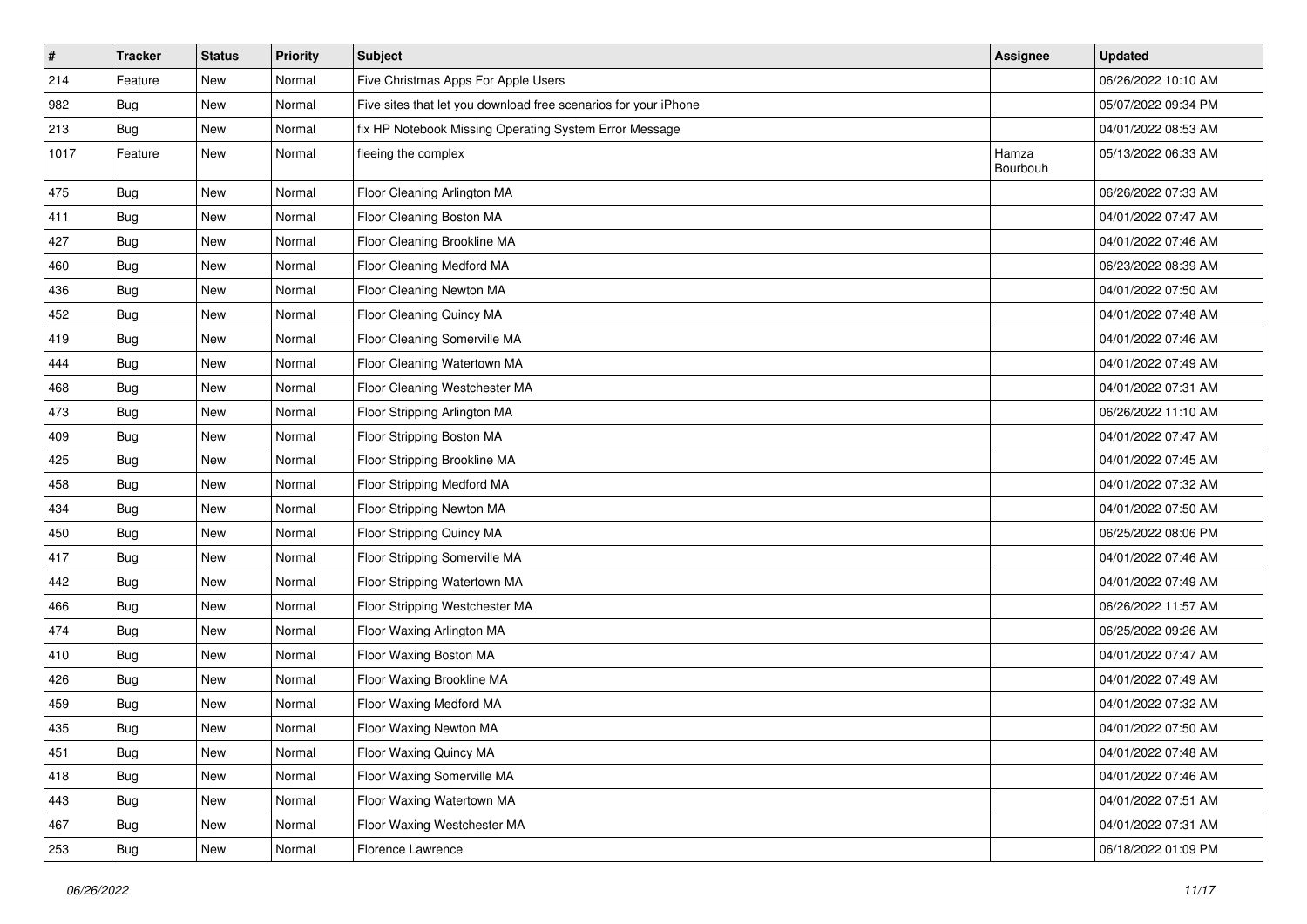| $\sharp$ | <b>Tracker</b> | <b>Status</b> | <b>Priority</b> | Subject                                                                          | Assignee | <b>Updated</b>      |
|----------|----------------|---------------|-----------------|----------------------------------------------------------------------------------|----------|---------------------|
| 232      | <b>Bug</b>     | New           | Normal          | FM whatsapp messaging app.                                                       |          | 05/02/2022 06:03 AM |
| 956      | <b>Bug</b>     | New           | Normal          | FNF Free Mods Online                                                             |          | 06/25/2022 09:59 PM |
| 774      | Bug            | New           | Normal          | Follow proper initiatives                                                        |          | 06/26/2022 02:21 AM |
| 765      | Bug            | New           | Normal          | Follow proper initiatives to check my cash app                                   |          | 06/25/2022 10:08 AM |
| 590      | Bug            | New           | Normal          | Follow proper initiatives to check my cash app card balance:                     |          | 06/25/2022 04:29 PM |
| 577      | <b>Bug</b>     | New           | Normal          | Follow these easy steps to make Admiral Casino Login                             |          | 06/26/2022 10:30 AM |
| 703      | Bug            | New           | Normal          | For real-time help, dial Facebook customer service number                        |          | 06/25/2022 02:00 PM |
| 157      | <b>Bug</b>     | New           | Normal          | Forget cash app pin                                                              |          | 06/26/2022 08:21 AM |
| 515      | Bug            | New           | Normal          | Fragment Nike Dunk High Tokyo Fake                                               |          | 06/26/2022 10:47 AM |
| 979      | Bug            | New           | Normal          | Free Gas Cards for the Unemployed                                                |          | 06/25/2022 09:02 PM |
| 980      | <b>Bug</b>     | New           | Normal          | Free Gas Cards for the Unemployed                                                |          | 04/28/2022 06:25 AM |
| 973      | Feature        | New           | Normal          | Free NFL Streaming Sites                                                         |          | 05/10/2022 10:56 AM |
| 219      | Bug            | New           | Normal          | Free Ringtones for Cell Phones.                                                  |          | 06/26/2022 10:00 AM |
| 781      | <b>Bug</b>     | New           | Normal          | Free Whatsapp Group to Join                                                      |          | 06/25/2022 01:25 AM |
| 923      | <b>Bug</b>     | New           | Normal          | frenchies for sale                                                               |          | 04/11/2022 02:35 PM |
| 957      | Bug            | New           | Normal          | From Where I Can Get Cheap Writing Services?                                     |          | 04/20/2022 05:06 AM |
| 789      | Bug            | New           | Normal          | Full version                                                                     |          | 06/25/2022 11:26 AM |
| 393      | Bug            | <b>New</b>    | Normal          | Furniture Assembly Services in Annapolis MD                                      |          | 04/01/2022 07:16 AM |
| 369      | Bug            | New           | Normal          | Furniture Assembly Services in Arlington County VA                               |          | 04/01/2022 07:12 AM |
| 357      | Bug            | New           | Normal          | Furniture Assembly Services in Baltimore MD                                      |          | 04/01/2022 07:12 AM |
| 375      | Bug            | New           | Normal          | Furniture Assembly Services in Fairfax VA                                        |          | 04/01/2022 07:18 AM |
| 405      | Bug            | <b>New</b>    | Normal          | Furniture Assembly Services in Gaithersburg MD                                   |          | 04/01/2022 07:47 AM |
| 381      | Bug            | New           | Normal          | Furniture Assembly Services in McLean VA                                         |          | 04/01/2022 07:17 AM |
| 399      | <b>Bug</b>     | New           | Normal          | Furniture Assembly Services in Potomac MD                                        |          | 04/01/2022 07:15 AM |
| 387      | Bug            | New           | Normal          | Furniture Assembly Services in Sterling VA                                       |          | 04/01/2022 07:18 AM |
| 363      | Bug            | New           | Normal          | Furniture Assembly Services in Washington DC                                     |          | 04/01/2022 07:13 AM |
| 849      | <b>Bug</b>     | New           | Normal          | FutEmax App Apk - Watch Soccer, Fantasy Football, And More On Your Mobile Device |          | 04/01/2022 09:04 AM |
| 683      | Feature        | New           | Normal          | Game creation                                                                    |          | 06/25/2022 11:12 AM |
| 1053     | <b>Bug</b>     | New           | Normal          | Game Geometry Dash                                                               |          | 05/26/2022 11:30 AM |
| 1118     | <b>Bug</b>     | New           | Normal          | <b>Gameplay Minecraft</b>                                                        |          | 06/21/2022 06:33 AM |
| 412      | Bug            | New           | Normal          | Germs Removal Boston MA                                                          |          | 04/01/2022 07:47 AM |
| 429      | <b>Bug</b>     | New           | Normal          | Germs Removal Brookline MA                                                       |          | 04/01/2022 07:51 AM |
| 428      | <b>Bug</b>     | New           | Normal          | Germs Removal Brookline MA                                                       |          | 04/01/2022 07:47 AM |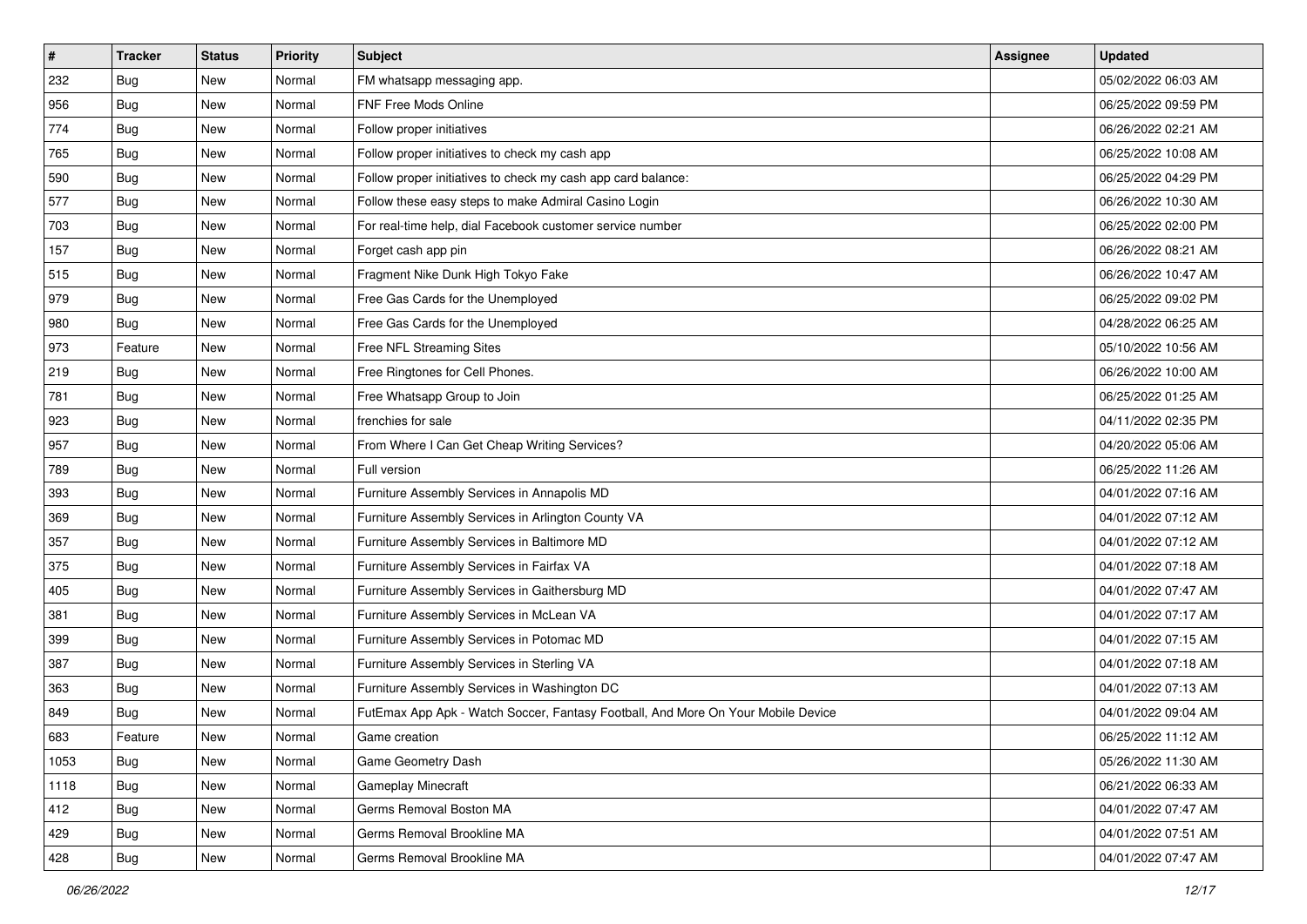| $\vert$ # | <b>Tracker</b> | <b>Status</b> | <b>Priority</b> | Subject                                                                                | <b>Assignee</b>        | <b>Updated</b>      |
|-----------|----------------|---------------|-----------------|----------------------------------------------------------------------------------------|------------------------|---------------------|
| 461       | Bug            | New           | Normal          | Germs Removal Medford MA                                                               |                        | 06/24/2022 05:59 PM |
| 437       | Bug            | <b>New</b>    | Normal          | Germs Removal Newton MA                                                                |                        | 04/01/2022 07:50 AM |
| 453       | <b>Bug</b>     | New           | Normal          | Germs Removal Quincy MA                                                                |                        | 04/01/2022 07:48 AM |
| 420       | <b>Bug</b>     | New           | Normal          | Germs Removal Somerville MA                                                            |                        | 04/01/2022 07:46 AM |
| 445       | Bug            | New           | Normal          | Germs Removal Watertown MA                                                             |                        | 04/01/2022 07:49 AM |
| 469       | <b>Bug</b>     | New           | Normal          | Germs Removal Westchester MA                                                           |                        | 06/23/2022 06:11 AM |
| 641       | Bug            | New           | Normal          | Get Best Economics Dissertation Writing Service                                        |                        | 06/25/2022 10:04 AM |
| 489       | <b>Bug</b>     | New           | Normal          | Get cash app refund instantly if sent to the wrong person                              |                        | 06/25/2022 12:09 AM |
| 959       | <b>Bug</b>     | <b>New</b>    | Normal          | Get connected with cash app team-How to get money off cash app at walmart without card |                        | 04/20/2022 08:18 AM |
| 732       | Bug            | New           | Normal          | Get rectifications steps about why cash app transfer failed                            |                        | 04/01/2022 09:33 AM |
| 547       | Bug            | New           | Normal          | Get rid of the issue of cash app down by calling experts.                              |                        | 06/26/2022 10:38 AM |
| 543       | Feature        | New           | Normal          | Get tech assistance with customer support on ATT Yahoo email login issue.              |                        | 06/24/2022 05:08 PM |
| 668       | Bug            | New           | Normal          | Get to know Cash App Refund Process here                                               |                        | 06/25/2022 08:53 PM |
| 535       | <b>Bug</b>     | New           | Normal          | Getting Tangled Problems When You Try To Apply For Cash App Delete Account             | Christophe<br>Garion   | 04/15/2022 12:47 PM |
| 162       | <b>Bug</b>     | New           | Normal          | gfyuik9                                                                                | Hamza<br>Bourbouh      | 04/01/2022 08:01 AM |
| 120       | <b>Bug</b>     | New           | Normal          | ghfjtkx                                                                                | Pierre-Loïc<br>Garoche | 06/26/2022 07:42 AM |
| 806       | Feature        | New           | Normal          | Go everywhere thanks to mapquest driving directions                                    |                        | 06/25/2022 09:13 PM |
| 965       | Bug            | New           | Normal          | Go with cash app customer service to know where I can load my cash app card            |                        | 04/22/2022 01:07 PM |
| 118       | Bug            | New           | Normal          | golf                                                                                   | Anonymous              | 06/26/2022 10:39 AM |
| 903       | Feature        | New           | Normal          | Good game                                                                              |                        | 04/11/2022 08:39 AM |
| 892       | Bug            | New           | Normal          | Good game                                                                              |                        | 04/01/2022 09:15 AM |
| 901       | Feature        | New           | Normal          | good game ever                                                                         |                        | 04/22/2022 04:17 AM |
| 900       | Feature        | New           | Normal          | good game ever                                                                         |                        | 04/02/2022 11:59 AM |
| 834       | Bug            | New           | Normal          | Grasp the secret to relieve stress and fatigue                                         |                        | 04/01/2022 08:57 AM |
| 818       | <b>Bug</b>     | New           | Normal          | Have you ever played a basketball game?                                                | Corentin<br>Lauverjat  | 04/01/2022 08:55 AM |
| 285       | <b>Bug</b>     | New           | Normal          | Have you ever written an essay?                                                        |                        | 06/24/2022 09:38 AM |
| 137       | Bug            | New           | Normal          | hcbets                                                                                 |                        | 04/01/2022 07:52 AM |
| 177       | Feature        | New           | Normal          | HD lace silky straight human hair wig                                                  |                        | 04/01/2022 08:41 AM |
| 492       | <b>Bug</b>     | New           | Normal          | HD Streamz MOD APK v3.5.5 (Keine Werbung)                                              |                        | 06/26/2022 07:29 AM |
| 295       | <b>Bug</b>     | New           | Normal          | Headliner Repair Services in Jonesboro GA                                              |                        | 04/01/2022 07:21 AM |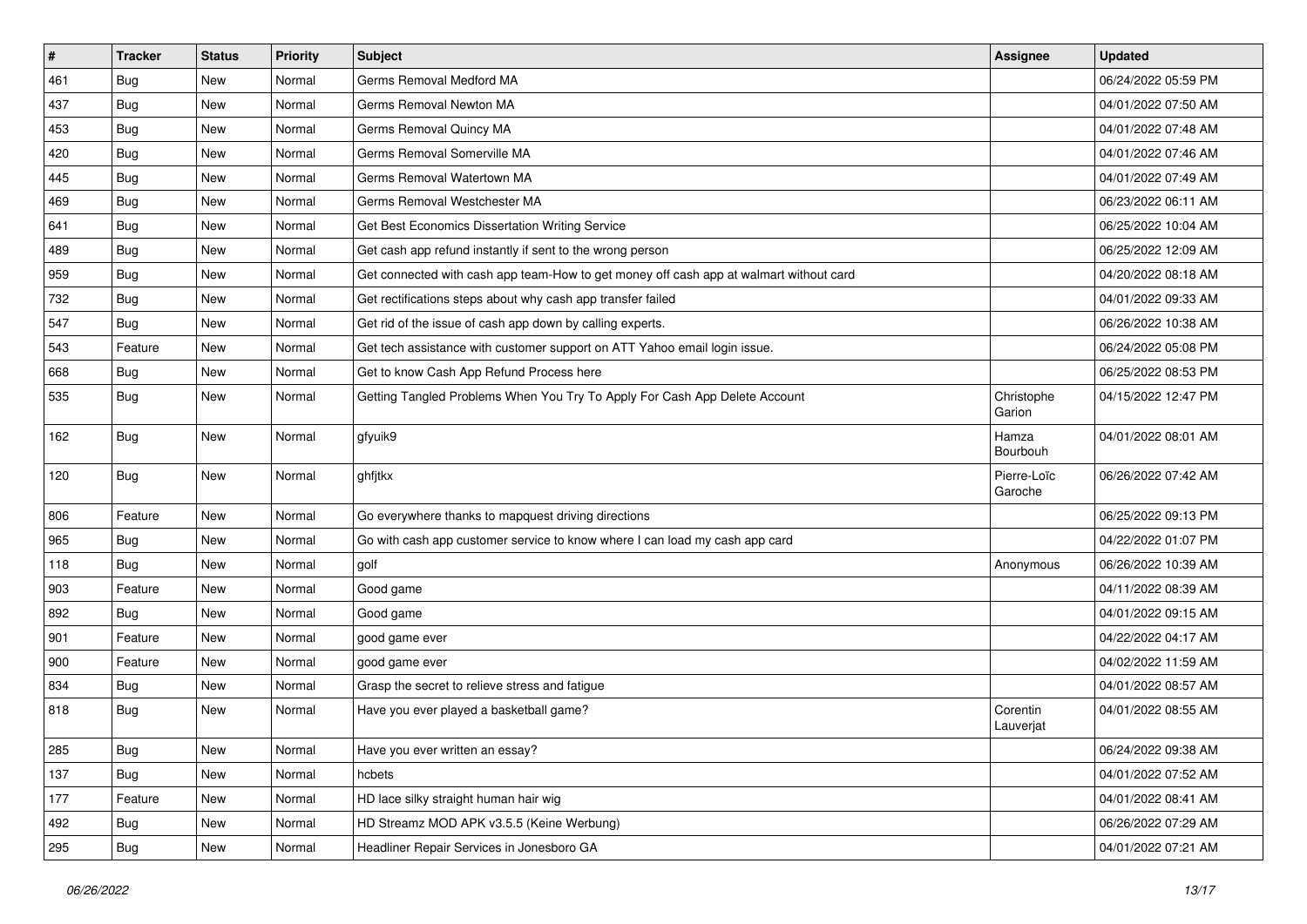| $\pmb{\sharp}$ | <b>Tracker</b> | <b>Status</b> | Priority | Subject                                                                                                                                                                                                                                           | Assignee               | <b>Updated</b>      |
|----------------|----------------|---------------|----------|---------------------------------------------------------------------------------------------------------------------------------------------------------------------------------------------------------------------------------------------------|------------------------|---------------------|
| 305            | <b>Bug</b>     | New           | Normal   | Headliner Repair Services in Norcross GA                                                                                                                                                                                                          |                        | 04/01/2022 07:19 AM |
| 1088           | <b>Bug</b>     | New           | Normal   | Health And Fitness Tips 2022                                                                                                                                                                                                                      | Pierre-Loïc<br>Garoche | 06/20/2022 06:42 AM |
| 181            | Bug            | New           | Normal   | <b>Healthcare Custom Writing Services</b>                                                                                                                                                                                                         |                        | 06/26/2022 09:26 AM |
| 182            | Bug            | New           | Normal   | <b>Healthcare Custom Writing Services</b>                                                                                                                                                                                                         |                        | 06/25/2022 12:31 AM |
| 627            | Bug            | New           | Normal   | <b>HELO</b>                                                                                                                                                                                                                                       |                        | 06/26/2022 06:42 AM |
| 544            | <b>Bug</b>     | New           | Normal   | Hey! I had a very cool idea to order our general picture on canvas for my family as a gift. But couldn't find a good<br>one. Once my friend advised me this article in which I found what I was looking for and gave a cool gift to my<br>family. |                        | 06/15/2022 08:13 PM |
| 187            | Bug            | New           | Normal   | High Quality Replic 350 V2 Carbon                                                                                                                                                                                                                 |                        | 04/01/2022 08:40 AM |
| 508            | Bug            | New           | Normal   | hire a professional dissertation help                                                                                                                                                                                                             |                        | 06/26/2022 10:37 AM |
| 180            | Feature        | New           | Normal   | homoeobazaar                                                                                                                                                                                                                                      |                        | 06/26/2022 03:11 AM |
| 186            | Feature        | New           | Normal   | homoeobazaar                                                                                                                                                                                                                                      |                        | 04/01/2022 08:40 AM |
| 195            | <b>Bug</b>     | New           | Normal   | homoeobazaar                                                                                                                                                                                                                                      |                        | 04/01/2022 08:23 AM |
| 196            | Bug            | New           | Normal   | Homoeobazaar For Homeopathy Medicines                                                                                                                                                                                                             |                        | 06/25/2022 08:34 PM |
| 671            | Bug            | New           | Normal   | Hot games                                                                                                                                                                                                                                         | Pierre-Loïc<br>Garoche | 06/26/2022 12:40 AM |
| 274            | Bug            | New           | Normal   | How AI is transforming coupon marketing campaigns?                                                                                                                                                                                                | Anonymous              | 04/01/2022 08:19 AM |
| 919            | Feature        | New           | Normal   | How can I check my Cash App card balance by dialing a number?                                                                                                                                                                                     |                        | 04/10/2022 09:07 AM |
| 589            | <b>Bug</b>     | New           | Normal   | How can I get the cash app phone number of customer support?                                                                                                                                                                                      |                        | 06/24/2022 08:57 PM |
| 630            | Bug            | New           | Normal   | How Can I Load Cash App Card at Walmart straight away?                                                                                                                                                                                            |                        | 06/26/2022 12:04 AM |
| 629            | <b>Bug</b>     | New           | Normal   | How Can I Load Cash App Card at Walmart straight away?                                                                                                                                                                                            |                        | 06/24/2022 07:55 PM |
| 631            | Bug            | New           | Normal   | How Can I Load Cash App Card at Walmart straight away?                                                                                                                                                                                            |                        | 04/01/2022 09:38 AM |
| 933            | Bug            | New           | Normal   | How Can I Watch Movies on My Mobile Phone                                                                                                                                                                                                         |                        | 06/24/2022 12:55 AM |
| 706            | <b>Bug</b>     | New           | Normal   | How Can You Cancel A Cash App Payment Without Any Prior Information?                                                                                                                                                                              |                        | 06/26/2022 09:13 AM |
| 501            | <b>Bug</b>     | New           | Normal   | How Do I Annihilate Cash App Transfer Failed Problems Effectively                                                                                                                                                                                 | Pierre-Loïc<br>Garoche | 06/26/2022 12:00 PM |
| 815            | Bug            | New           | Normal   | how do i call cash app customer service                                                                                                                                                                                                           | Xavier Thirioux        | 06/23/2022 08:36 AM |
| 971            | <b>Bug</b>     | New           | Normal   | How Do I Check Balance On Cash App Card With Optimum Ease?                                                                                                                                                                                        |                        | 04/23/2022 08:43 PM |
| 783            | Bug            | New           | Normal   | How Do I Determine The Reasons And Solutions To Fix Cash App Transfer Failed?                                                                                                                                                                     |                        | 06/26/2022 12:30 PM |
| 1106           | Bug            | New           | Normal   | How Do I Get Cash App ++ Without Confronting Any Technical Glitches?                                                                                                                                                                              |                        | 06/25/2022 09:53 PM |
| 719            | Bug            | New           | Normal   | How Do I Send \$5000 Through Cash App Account With Ease?                                                                                                                                                                                          |                        | 06/26/2022 12:11 PM |
| 758            | <b>Bug</b>     | New           | Normal   | How Do I Study Consistently For Hours?                                                                                                                                                                                                            |                        | 04/01/2022 09:01 AM |
| 737            | Bug            | New           | Normal   | How Do I Talk To A Live Person At Facebook If Anything Is Doubtful?                                                                                                                                                                               |                        | 04/01/2022 09:20 AM |
| 1087           | <b>Bug</b>     | New           | Normal   | How do new writers start out?                                                                                                                                                                                                                     |                        | 06/10/2022 03:25 PM |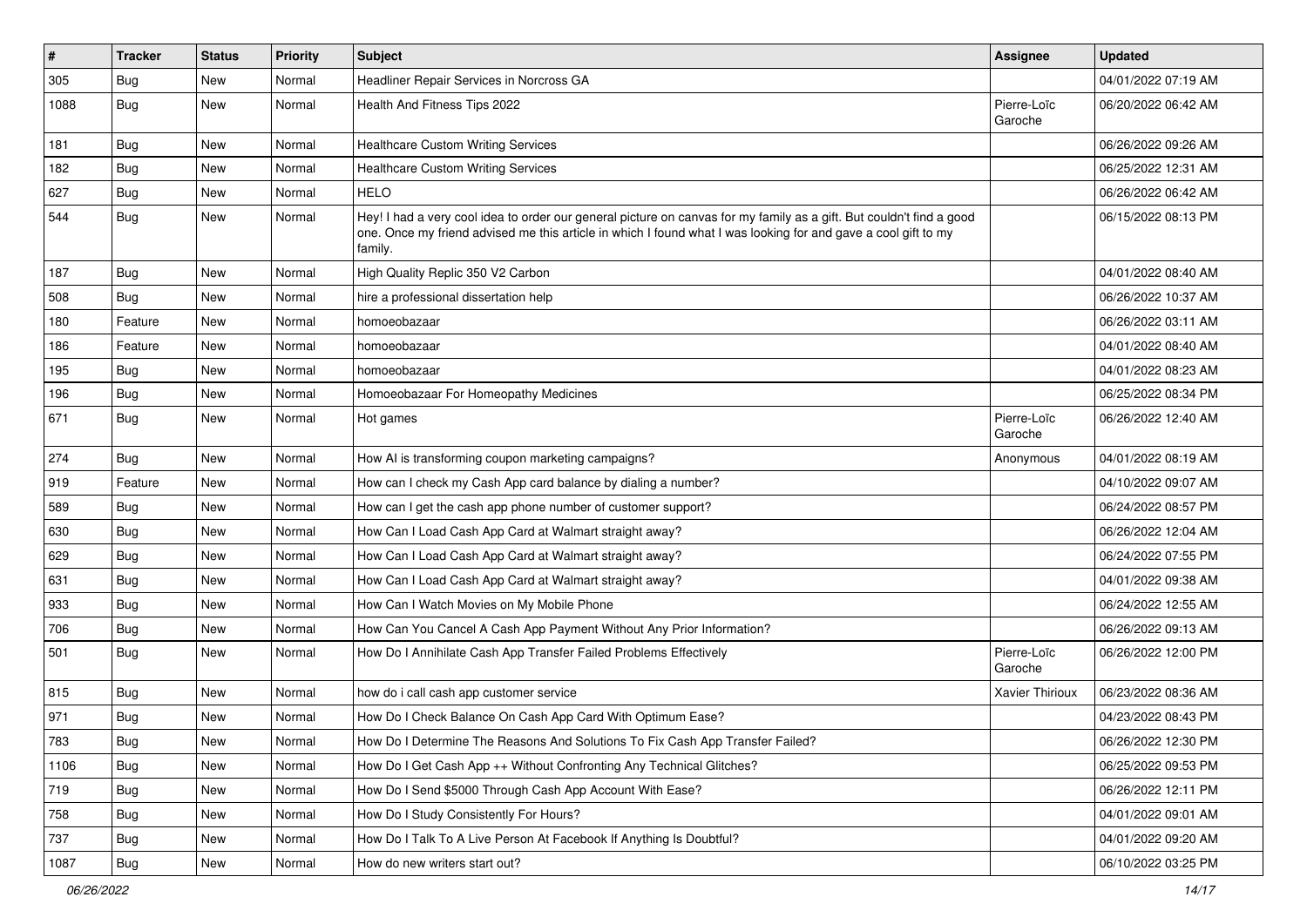| $\vert$ # | <b>Tracker</b> | <b>Status</b> | <b>Priority</b> | Subject                                                                          | <b>Assignee</b>        | <b>Updated</b>      |
|-----------|----------------|---------------|-----------------|----------------------------------------------------------------------------------|------------------------|---------------------|
| 796       | <b>Bug</b>     | New           | Normal          | How Does Cash App ++ actually work and What is the process of it                 |                        | 06/22/2022 07:03 AM |
| 720       | Bug            | New           | Normal          | How does Cash App Phone Number provide a quick treatment?                        |                        | 06/25/2022 02:32 PM |
| 524       | Bug            | New           | Normal          | How Does Google Account Recovery Work If Your Account Is Hacked?                 |                        | 06/25/2022 07:08 PM |
| 733       | <b>Bug</b>     | New           | Normal          | How does one go about getting a book deal?                                       |                        | 04/01/2022 09:33 AM |
| 594       | Feature        | New           | Normal          | How does research proposal help online make it easy for me?                      |                        | 06/23/2022 04:40 PM |
| 928       | <b>Bug</b>     | New           | Normal          | How Does Sutton Bank Cash App Customer Service Help In Answering Your Questions? |                        | 04/12/2022 11:36 AM |
| 215       | <b>Bug</b>     | New           | Normal          | How For Top Level Cell Phone For You                                             |                        | 06/26/2022 10:03 AM |
| 212       | Feature        | New           | Normal          | How good is the market for gaming mobile apps at the moment?                     |                        | 05/17/2022 11:09 AM |
| 633       | Bug            | New           | Normal          | How i can i solve my issue                                                       |                        | 04/01/2022 09:38 AM |
| 742       | <b>Bug</b>     | <b>New</b>    | Normal          | How Long Does Cash App Support Take To Respond For A Better Support?             |                        | 06/25/2022 11:00 PM |
| 916       | <b>Bug</b>     | New           | Normal          | How long does it take to write a book?                                           |                        | 04/07/2022 12:15 PM |
| 955       | <b>Bug</b>     | New           | Normal          | How Long Does Verification Take On Cash App If You Apply For The Verification?   | Christophe<br>Garion   | 06/25/2022 10:50 PM |
| 571       | Bug            | New           | Normal          | How may the Cash app dispute your trade?                                         | Pierre-Loïc<br>Garoche | 06/25/2022 05:15 AM |
| 738       | Bug            | New           | Normal          | How Much Amount Do I Get Using The Referral Code For Cash App?                   |                        | 04/01/2022 09:03 AM |
| 217       | Bug            | New           | Normal          | How this service matter most?                                                    |                        | 06/26/2022 06:31 AM |
| 1115      | <b>Bug</b>     | New           | Normal          | How to access your saved favorite Tiktok                                         |                        | 06/26/2022 12:01 PM |
| 784       | <b>Bug</b>     | New           | Normal          | How To Add Money On Cash App Card And Check The Funds?                           |                        | 06/25/2022 02:10 AM |
| 762       | <b>Bug</b>     | New           | Normal          | How To Add Money To A Cash App Card If Struggling With Low Amount?               |                        | 06/24/2022 07:48 AM |
| 678       | Bug            | New           | Normal          | How to be a winner in buidnow gg                                                 |                        | 06/24/2022 06:57 AM |
| 972       | <b>Bug</b>     | New           | Normal          | How To Borrow Money From The Cash App? Get To Know About The Same                |                        | 04/25/2022 07:30 AM |
| 852       | <b>Bug</b>     | New           | Normal          | How to cancel your French Bee flight within 24 hours?                            |                        | 04/01/2022 09:13 AM |
| 882       | <b>Bug</b>     | New           | Normal          | How to change bank account on cash app?                                          |                        | 04/01/2022 09:16 AM |
| 906       | <b>Bug</b>     | New           | Normal          | How To Change Cash App From Business To Personal Account For Any Reasons?        |                        | 04/04/2022 09:57 AM |
| 1009      | <b>Bug</b>     | New           | Normal          | How to change routing number on Cash App?                                        |                        | 05/11/2022 07:13 AM |
| 1025      | <b>Bug</b>     | New           | Normal          | how to change the logo in wordpress                                              |                        | 06/25/2022 06:20 PM |
| 518       | <b>Bug</b>     | New           | Normal          | How To Check The Balance Of Cash App Account By Taking Cash App Support?         |                        | 06/25/2022 10:09 AM |
| 536       | <b>Bug</b>     | New           | Normal          | How to check the balance on the cash app card                                    | Hamza<br>Bourbouh      | 06/26/2022 11:28 AM |
| 1024      | Bug            | New           | Normal          | How to choose the right broker                                                   |                        | 06/25/2022 06:23 PM |
| 533       | Bug            | New           | Normal          | How to complete the homework assignments in economics in the easiest way?        |                        | 06/25/2022 04:41 AM |
| 229       | Feature        | New           | Normal          | How To Delete Cash App Account? - Check Out the Steps In Detail                  |                        | 05/01/2022 09:06 PM |
| 1101      | <b>Bug</b>     | New           | Normal          | How to Delete Cash App History at once?                                          |                        | 06/16/2022 06:49 AM |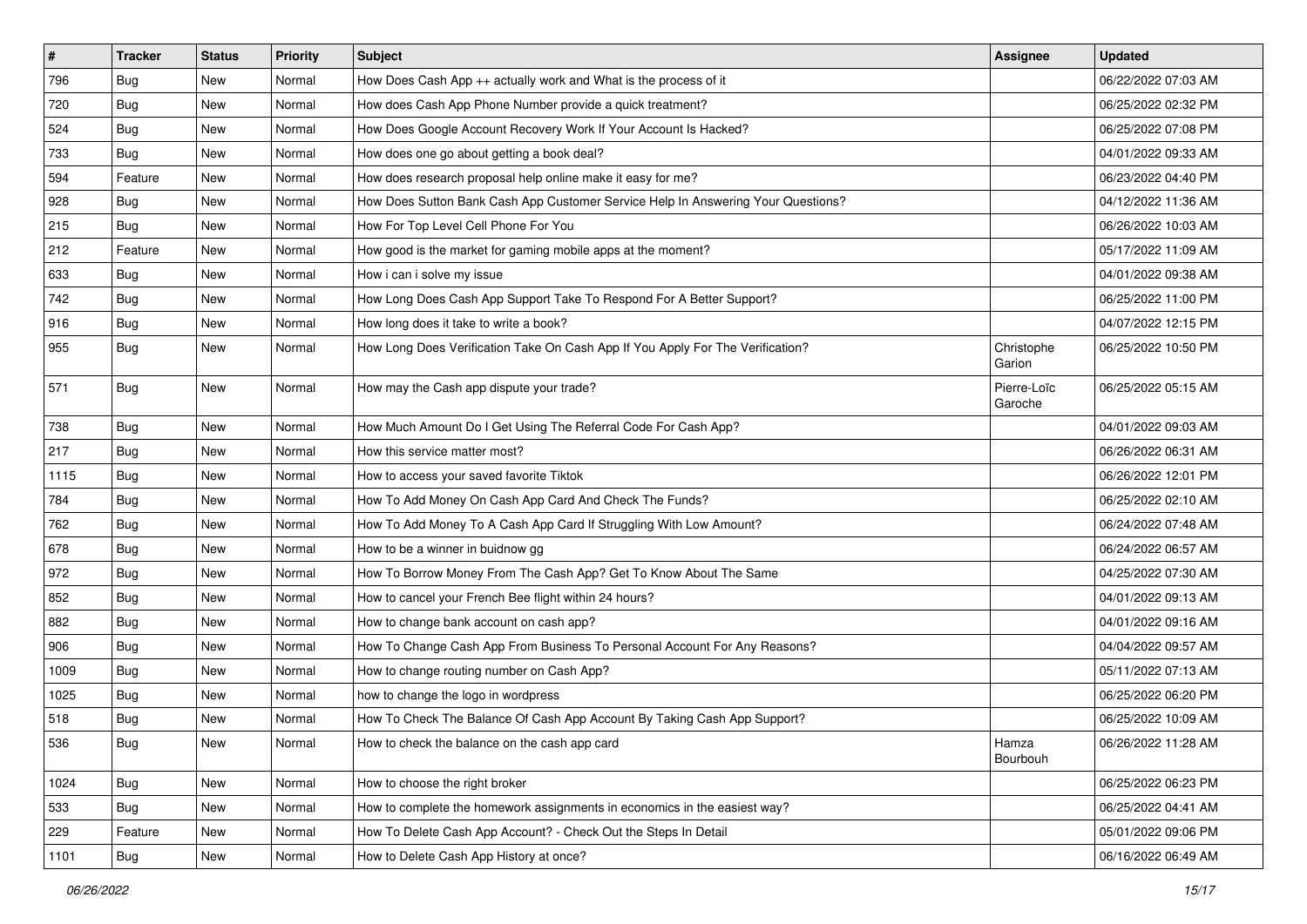| $\vert$ # | <b>Tracker</b> | <b>Status</b> | <b>Priority</b> | Subject                                                                    | <b>Assignee</b>        | <b>Updated</b>      |
|-----------|----------------|---------------|-----------------|----------------------------------------------------------------------------|------------------------|---------------------|
| 1064      | <b>Bug</b>     | New           | Normal          | How to delete Cash App history?                                            | Pierre-Loïc<br>Garoche | 06/11/2022 10:29 AM |
| 976       | Bug            | New           | Normal          | How to delete the cash app account history right now?                      | Hamza<br>Bourbouh      | 04/27/2022 09:47 AM |
| 697       | Bug            | New           | Normal          | How to Descargar Pura TV For Android                                       |                        | 06/25/2022 06:01 AM |
| 984       | <b>Bug</b>     | New           | Normal          | How to disable, permanently delete Twitter account on phone, PC            |                        | 06/26/2022 08:28 AM |
| 608       | Feature        | New           | Normal          | How To Do Hotmail Password Reset Without Phone Number?                     |                        | 04/01/2022 09:22 AM |
| 826       | <b>Bug</b>     | New           | Normal          | How to Dowload MXL TV Premium                                              |                        | 05/26/2022 03:34 PM |
| 966       | <b>Bug</b>     | New           | Normal          | How to Download the Filmes                                                 |                        | 04/23/2022 04:04 AM |
| 591       | <b>Bug</b>     | New           | Normal          | How To Find Facebook Modifications For Your Spotify Premium Apk?           |                        | 06/19/2022 06:07 AM |
| 1038      | Bug            | New           | Normal          | How to Fix Canon Printer Offline ISsue                                     | Pierre-Loïc<br>Garoche | 05/27/2022 05:25 AM |
| 541       | Bug            | New           | Normal          | How to fix the cash app payment failed errors?                             |                        | 06/26/2022 11:01 AM |
| 574       | <b>Bug</b>     | New           | Normal          | How to fix the Epson printer offline issue due to a wired connection?      |                        | 06/26/2022 11:19 AM |
| 241       | Feature        | New           | Normal          | How to get a complete solution of Big Ideas Math Answers?                  |                        | 04/01/2022 08:15 AM |
| 1069      | <b>Bug</b>     | New           | Normal          | how to get cash app support phone number 24*7 available                    |                        | 06/21/2022 08:36 PM |
| 1079      | <b>Bug</b>     | New           | Normal          | How to get cheap psychology assignment?                                    |                        | 06/15/2022 06:00 AM |
| 1014      | <b>Bug</b>     | New           | Normal          | how to get chime routing and account number ? chime routing number florida |                        | 05/11/2022 12:42 PM |
| 694       | <b>Bug</b>     | New           | Normal          | How to Get Guidance On How To Cash App Withdrawal Limit?                   | Christophe<br>Garion   | 06/25/2022 02:42 PM |
| 785       | Bug            | New           | Normal          | How To Get Money Off Cash App Without Card Or With A Card?                 |                        | 06/21/2022 03:59 PM |
| 693       | Feature        | New           | Normal          | How To Get My Money Back From The Cash App To Your Wallet?                 |                        | 06/23/2022 02:32 PM |
| 1039      | <b>Bug</b>     | New           | Normal          | How to Get Tickmill Bonuses for Free                                       |                        | 05/26/2022 05:43 PM |
| 564       | Bug            | New           | Normal          | How To Install RepelisPlus On Your Android Phone?                          |                        | 06/25/2022 06:46 PM |
| 565       | <b>Bug</b>     | New           | Normal          | How To Install RepelisPlus On Your Android Phone?                          |                        | 06/24/2022 11:27 PM |
| 885       | <b>Bug</b>     | New           | Normal          | How to Install the Tele Latino App For Android                             |                        | 03/28/2022 04:10 AM |
| 696       | <b>Bug</b>     | New           | Normal          | How to Install the TuMangaOnline App                                       |                        | 06/26/2022 10:39 AM |
| 747       | <b>Bug</b>     | New           | Normal          | How to Install Tyflex Plus on Your Android Device                          |                        | 06/26/2022 08:16 AM |
| 709       | <b>Bug</b>     | New           | Normal          | How To Load Cash App Card At Walmart Without Having To Face Any Hassle?    |                        | 06/25/2022 05:02 PM |
| 1032      | <b>Bug</b>     | New           | Normal          | How To Play The Wordle Game                                                |                        | 05/17/2022 10:37 AM |
| 1035      | <b>Bug</b>     | New           | Normal          | how to relieve spam score                                                  | Pierre-Loïc<br>Garoche | 05/18/2022 11:39 AM |
| 810       | Feature        | New           | Normal          | how to remove viruses from a phone                                         |                        | 06/21/2022 03:40 PM |
| 854       | <b>Bug</b>     | New           | Normal          | How To Resolve Password Problems Through Facebook Customer Service?        |                        | 04/09/2022 06:11 PM |
| 1042      | <b>Bug</b>     | New           | Normal          | How to set up direct deposit on cash app?                                  |                        | 05/25/2022 01:17 PM |